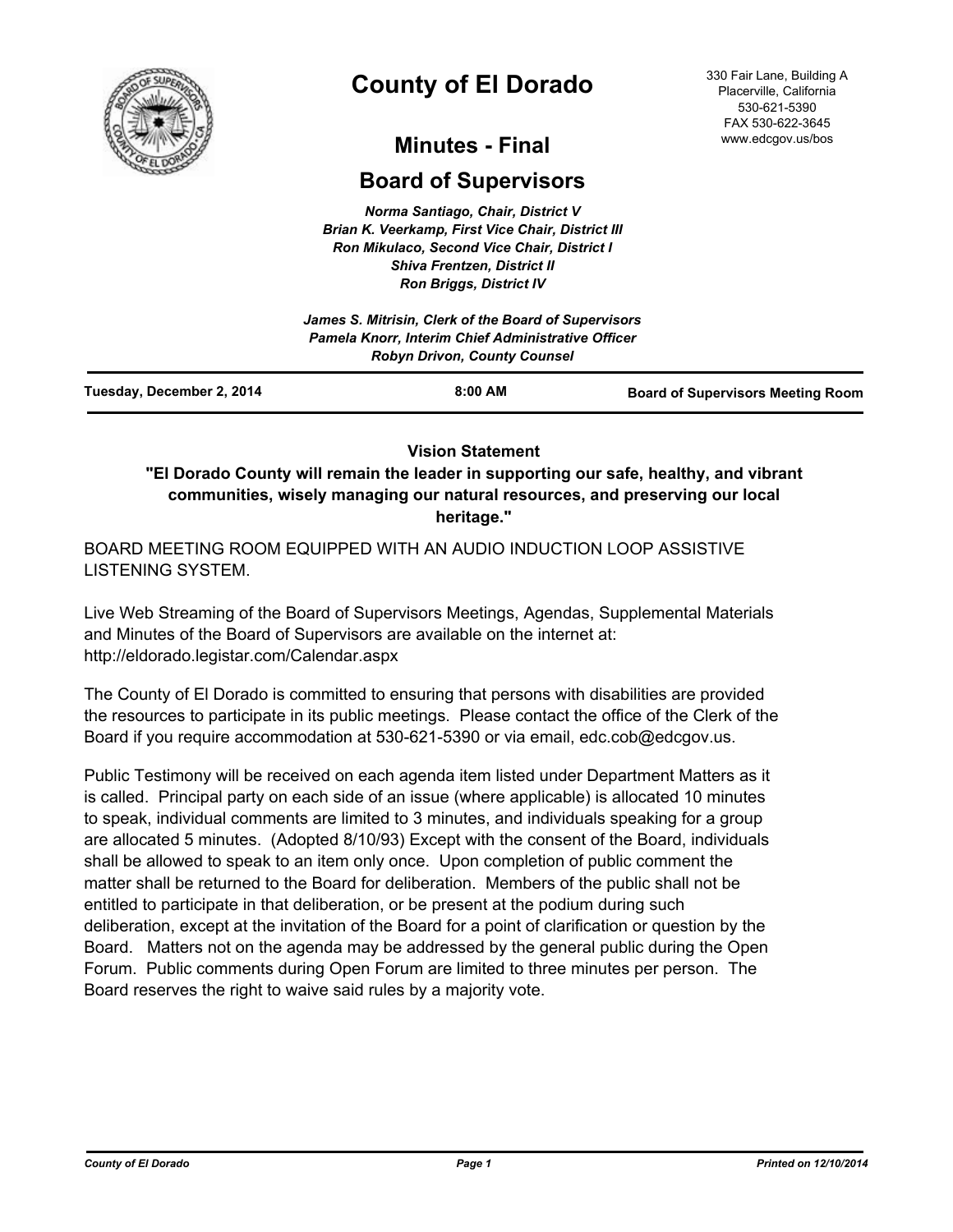#### **Board of Supervisors Minutes - Final December 2, 2014**

Materials related to an item on this Agenda submitted to the Board of Supervisors after distribution of the agenda packet are available for inspection during normal business hours in the public viewing packet located in the foyer of Building A, 330 Fair Lane, Placerville or in the Board Clerk's Office located at the same address. Such documents are also available on the Board of Supervisors' Meeting Agenda webpage subject to staff's ability to post the documents before the meeting.

The Board of Supervisors is concerned that written information submitted to the Board the day of the Board meeting may not receive the attention it deserves The Board Clerk cannot guarantee that any FAX, email, or mail received the day of the meeting will be delivered to the Board prior to action on the subject matter.

The Board meets simultaneously as the Board of Supervisors and the Board of Directors of the Air Quality Management District, In-Home Supportive Services, Public Housing Authority, Redevelopment Agency and other Special Districts.

For Purposes of the Brown Act § 54954.2 (a), the numbered items on this Agenda give a brief description of each item of business to be transacted or discussed. Recommendations of the staff, as shown, do not prevent the Board from taking other action.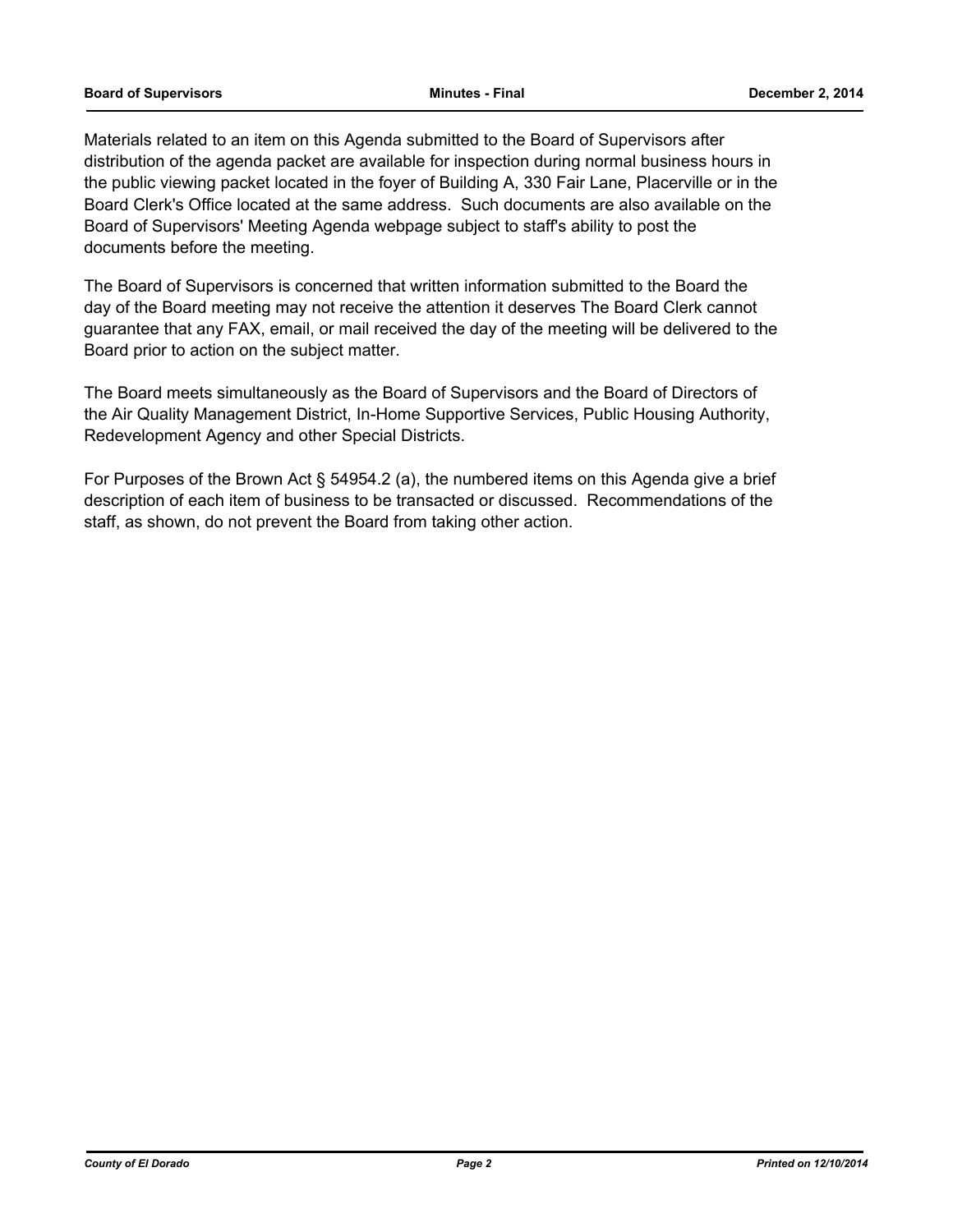#### **8:00 A.M. - CALLED TO ORDER AND RECESSED TO CLOSED SESSIONS**

Present: 5 - Supervisor Briggs, Supervisor Santiago, Supervisor Mikulaco, Supervisor Veerkamp and Supervisor Frentzen

#### **9:15 A.M. - RECONVENED TO OPEN SESSION AND CLOSED SESSION REPORTS**

Present: 5 - Supervisor Briggs, Supervisor Santiago, Supervisor Mikulaco, Supervisor Veerkamp and Supervisor Frentzen

#### **INVOCATION AND PLEDGE OF ALLEGIANCE TO THE FLAG**

**Pastor Dave Cooke from the Cold Springs Community Church gave the Invocation. Supervisor Frentzen led the Pledge of Allegiance to the Flag.**

#### **ADOPTION OF THE AGENDA AND APPROVAL OF CONSENT CALENDAR**

#### *Public Comment: K. Payne*

**A motion was made by Supervisor Briggs, seconded by Supervisor Veerkamp to Adopt the Agenda and Approve the Consent Calendar with the following changes: Continue item 4 to January 6, 2015. Hear items 28-30 together. Hear item 36 before item 35. Move item 41 to the Consent Calendar.**

**Yes:** 5 - Briggs, Santiago, Mikulaco, Veerkamp and Frentzen

The Board may make any necessary additions, deletions or corrections to the agenda including moving items to or from the Consent Calendar and adopt the agenda with one single vote. A Board member may request an item be removed from the Consent Calendar for discussion and possible action, and the item will be moved from Consent and heard as a separate item with Department Matters. Any member of the public may ask to address an item on the Consent Calendar prior to Board action.

### **OPEN FORUM**

*Public Comment: W. Davies, L. Blasick, J. Copeland, K. Payne, K. Smith, S. Taylor*

### **CAO UPDATE**

**Pamela Knorr, Interim Chief Administrative Officer, updated the Board on the budget. She is working on getting to a model where there is more certainty. The Chief Administrative Office staff and the Auditor/Controller are working on coming up with figures to report to the Board.**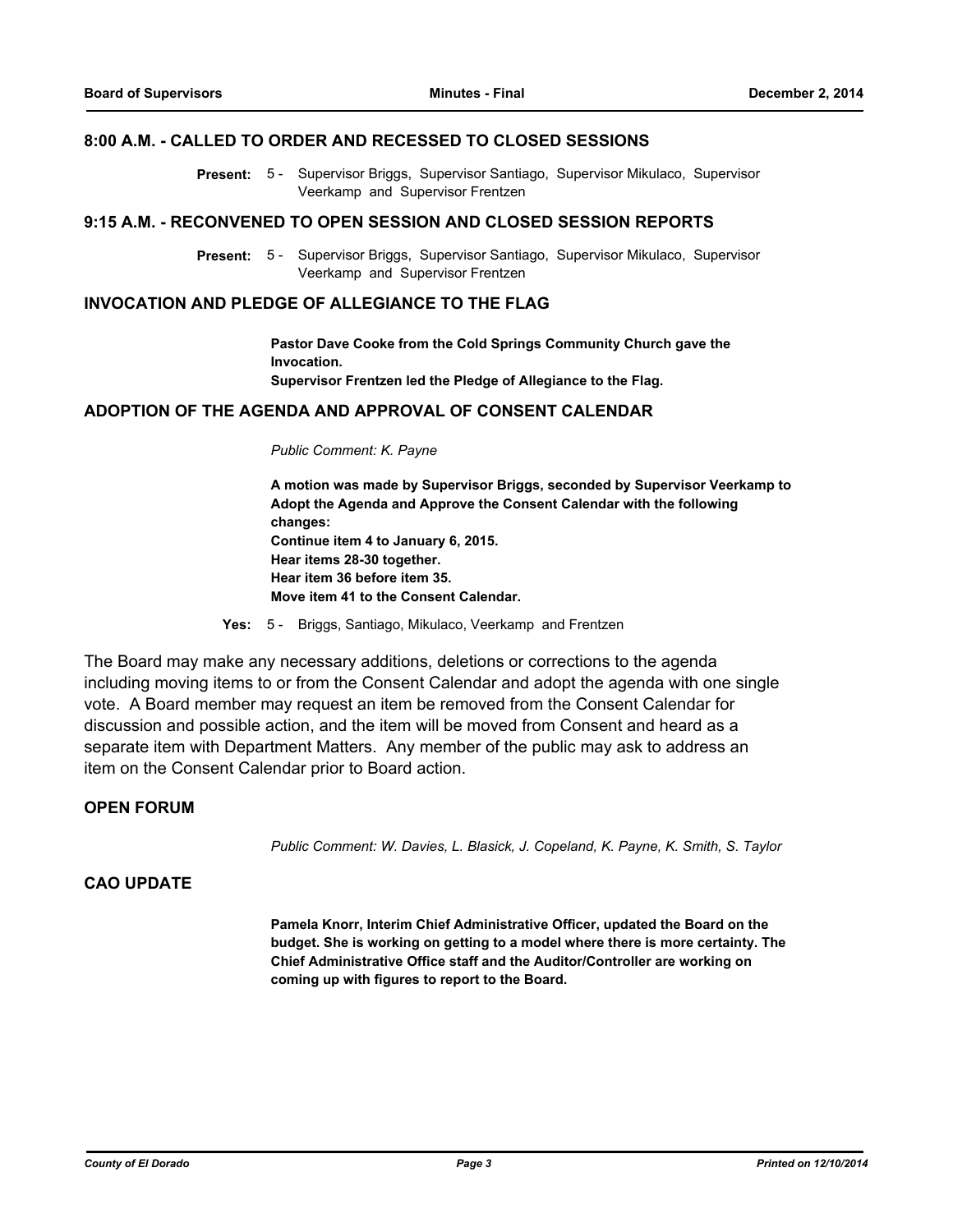### **CONSENT CALENDAR**

**1.** [14-1557](http://eldorado.legistar.com/gateway.aspx?m=l&id=/matter.aspx?key=19044) Clerk of the Board recommending the Board approve the Minutes from the regular meeting of the Board of Supervisors on November 17, 2014 and the special meetings of the Board of Supervisors on November 21, 2014 and December 1, 2014. **This matter was Approved on the Consent Calendar. 2.** [14-1519](http://eldorado.legistar.com/gateway.aspx?m=l&id=/matter.aspx?key=19006) Chief Administrative Office, Economic Development Division, recommending the Board consider the following: 1) Adopt Resolution **207-2014** approving proposed revisions to the California Home Finance Authority Joint Powers Agreement; and 2) Authorize the Chair to sign the revised Joint Powers Agreement contingent upon review, minor modification and approval by County Counsel and Risk Management. (Cont. 11/17/14, Item 10) **This matter was Approved and Resolution 207-2014 was Adopted upon Approval of the Consent Calendar. 3.** [14-1522](http://eldorado.legistar.com/gateway.aspx?m=l&id=/matter.aspx?key=19009) Clerk of the Board recommending the Board receive and file the Fiscal Year 2014/15 Board of Supervisors district expenditures summary report for the period of July 1, 2014 through September 30, 2014. **This matter was Approved on the Consent Calendar. 4.** [14-1524](http://eldorado.legistar.com/gateway.aspx?m=l&id=/matter.aspx?key=19011) Clerk of the Board, based upon the recommendation of the Fish and Game Commission, recommending the Board accept the following resignation and make the following appointment to the Fish and Game Commission: 1) Accept the resignation of Karl Weiland, Member at Large, No Term Expiration; and 2) Appoint Victor Babbitt, Member at Large, No Term Expiration. **This matter was Continued to January 6, 2015. 5.** [14-1473](http://eldorado.legistar.com/gateway.aspx?m=l&id=/matter.aspx?key=18957) Community Development Agency, Administration and Finance Division, recommending the Board receive and file the Annual Report of Special Taxes for County Service Areas No. 3 and No. 9 Zones of Benefit for fiscal year 2013/14.

**This matter was Approved on the Consent Calendar.**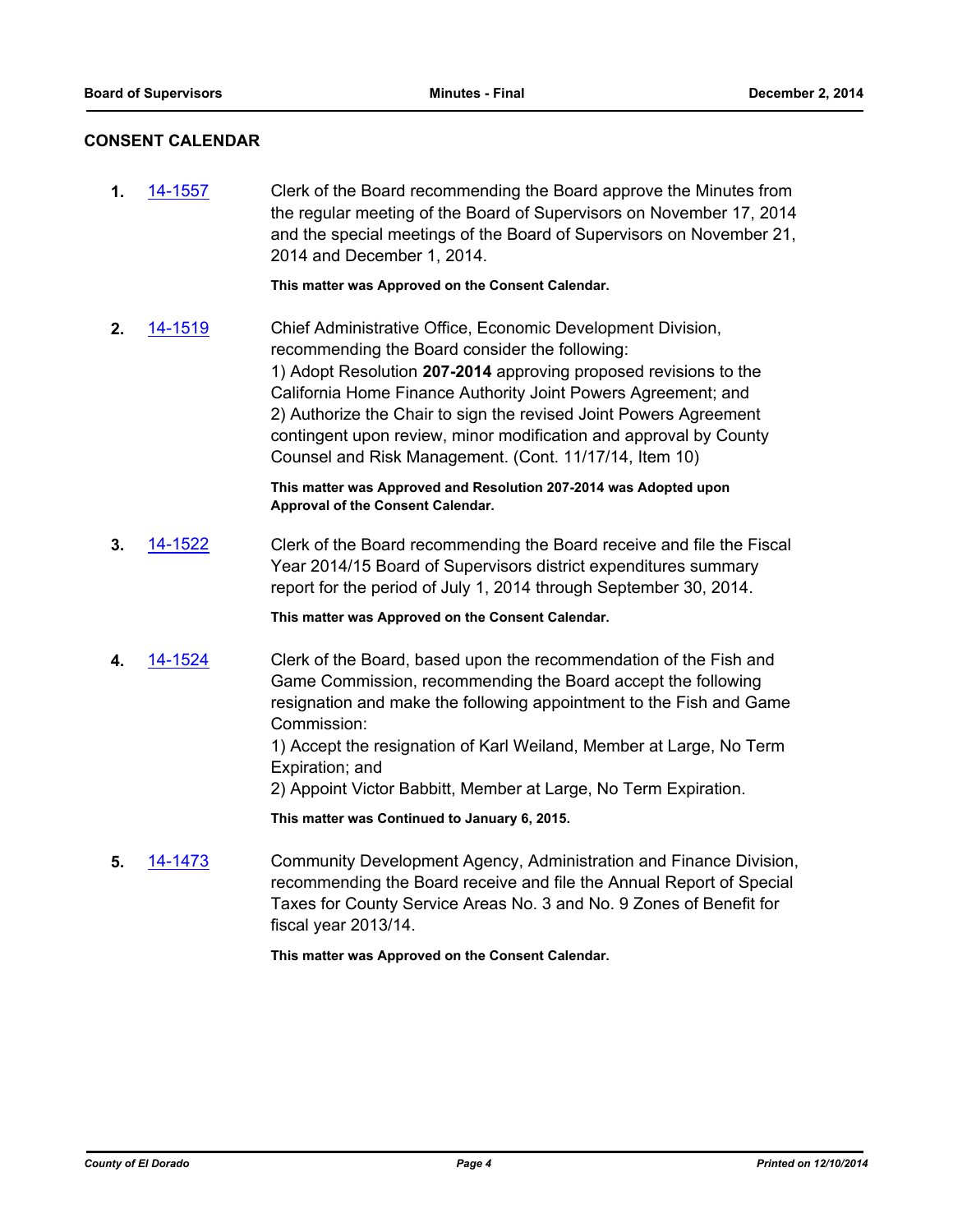**6.** [14-0752](http://eldorado.legistar.com/gateway.aspx?m=l&id=/matter.aspx?key=18235) Community Development Agency, Environmental Management Division, recommending the Board consider the following: 1) Accept a payment program award in the amount of \$52,999 through the California Department of Resources Recycling and Recovery (CalRecycle), Used Oil Payment Program (Fiscal Year 2014/15); and 2) Delegate authority to the Community Development Agency Director, or designee, to execute all grant or payment program documents, including, but not limited to, requests for payment, reports, and all associated documents necessary to secure grant or payment program funds and expend the funds for the purpose of implementing the CalRecycle Used Oil Payment Program, Cycle Five (OPP5), Fiscal Year 2014/15.

> **FUNDING:** CalRecycle OPP5 Fiscal Year 2014/15 Used Oil Payment Program. (No Federal Funds)

**This matter was Approved on the Consent Calendar.**

**7.** [14-1428](http://eldorado.legistar.com/gateway.aspx?m=l&id=/matter.aspx?key=18912) Community Development Agency, Transportation Division, recommending the Board authorize Transportation to proceed with ordering and payment of title reports and certified appraisals to commence the acquisition process for the Bucks Bar Road at the North Fork Cosumnes River - Bridge Replacement Project CIP No. 77116, affecting portions of the following parcels:

1) APN 093-131-12 Christopher Smith;

2) APN 093-131-34 David Wright and Susan Jones;

3) APN 093-131-07 James Oakley;

4) APN 093-131-05 Karl and Irene Zabel; and

5) APN 093-131-13 Robert and Genevieve Fourie, Trustees of the Fourie Revocable Trust.

**FUNDING:** Funding for this portion of the acquisition process will be provided by Highway Bridge Program, Regional Surface Transportation Program Exchange Funds - Caltrans and Regional Surface Transportation Program Exchange Funds - Rural El Dorado County Transportation Commission. (Federal Funds)

**This matter was Approved on the Consent Calendar.**

**8.** [14-1504](http://eldorado.legistar.com/gateway.aspx?m=l&id=/matter.aspx?key=18988) Community Development Agency, Transportation Division, recommending the Board adopt Resolution **223-2014** sanctioning the closure of Main Street in Georgetown within Harkness Street and Hwy 193 on December 6, 2014 between 3:00 p.m. and 8:00 p.m for the "Parade of Lights" event sponsored by the Georgetown Divide Rotary Club.

**Resolution 223-2014 was Adopted upon Approval of the Consent Calendar.**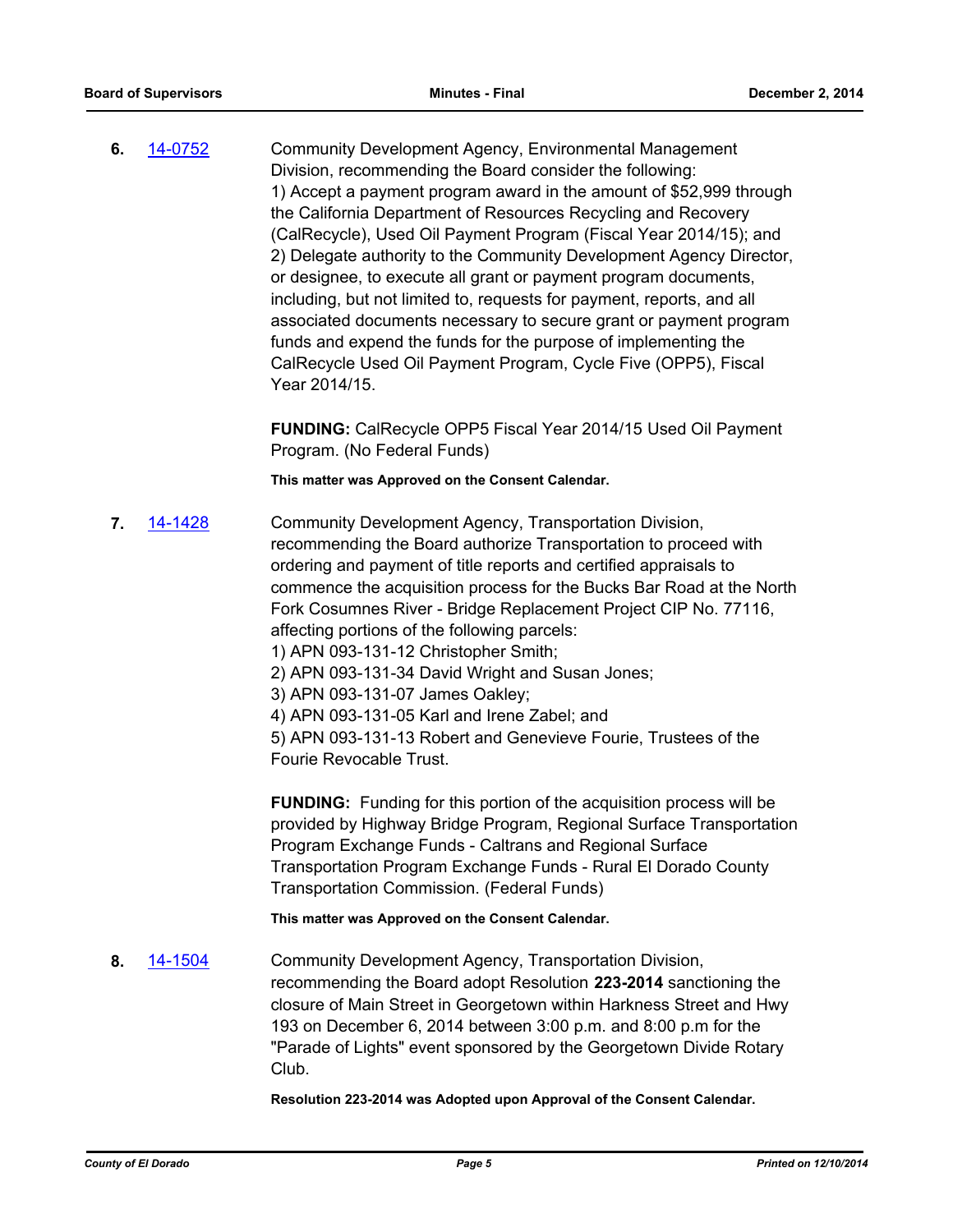**9.** [14-1510](http://eldorado.legistar.com/gateway.aspx?m=l&id=/matter.aspx?key=18995) Community Development Agency, Transportation Division, recommending the Board adopt Resolution **225-2014** sanctioning the closure of roads in the vicinity of the Cameron Park Community Services District Park on Saturday, December 6, 2014, between 8:00 a.m. and 9:15 a.m. for the 2014 Cameron Park "Santa Run" event, subject to conditions set forth in Resolution No. 110-79 and conditions set forth in the "Application for Road Closure."

**Resolution 225-2014 was Adopted upon Approval of the Consent Calendar.**

**10.** [14-1418](http://eldorado.legistar.com/gateway.aspx?m=l&id=/matter.aspx?key=18902) Supervisor Santiago requesting a Board workshop on the Draft Meyers Area Plan as directed by Board action on October 28, 2014. (Refer: 10/28/14, Item 10) **Staff recommending this matter be continued off calendar.**

**This matter was Continued off calendar.**

**11.** [14-1552](http://eldorado.legistar.com/gateway.aspx?m=l&id=/matter.aspx?key=19039) Community Development Agency, Long Range Planning Division, recommending the Board receive and file the updated Transportation Impact Studies Guidelines.

**FUNDING**: Road Fund. (No Federal Funds)

**This matter was Approved on the Consent Calendar.**

**12.** [12-0983](http://eldorado.legistar.com/gateway.aspx?m=l&id=/matter.aspx?key=15282) Health and Human Services Agency, Public Health Division, recommending the Board consider the following:

1) Approve and authorize the Chair to sign Amendment I which will allow the City of Placerville to request a refund via check if there is an overpayment of the fiscal year's actual expenses, with respect to revenue generating Agreement 098-O1311 with the City of Placerville, for the County to provide animal control services within the boundaries of the City of Placerville with no change to the beginning term date of July 1, 2012 and continuing into perpetuity until terminated by either party; and

2) Approve and authorize the Chair to execute further documents relating to Agreement 098-O1311, including amendments which do not affect the maximum dollar amount or term of the Agreement, and contingent upon approval by County Counsel and Risk Management.

**FUNDING:** City of Placerville.

**This matter was Approved on the Consent Calendar.**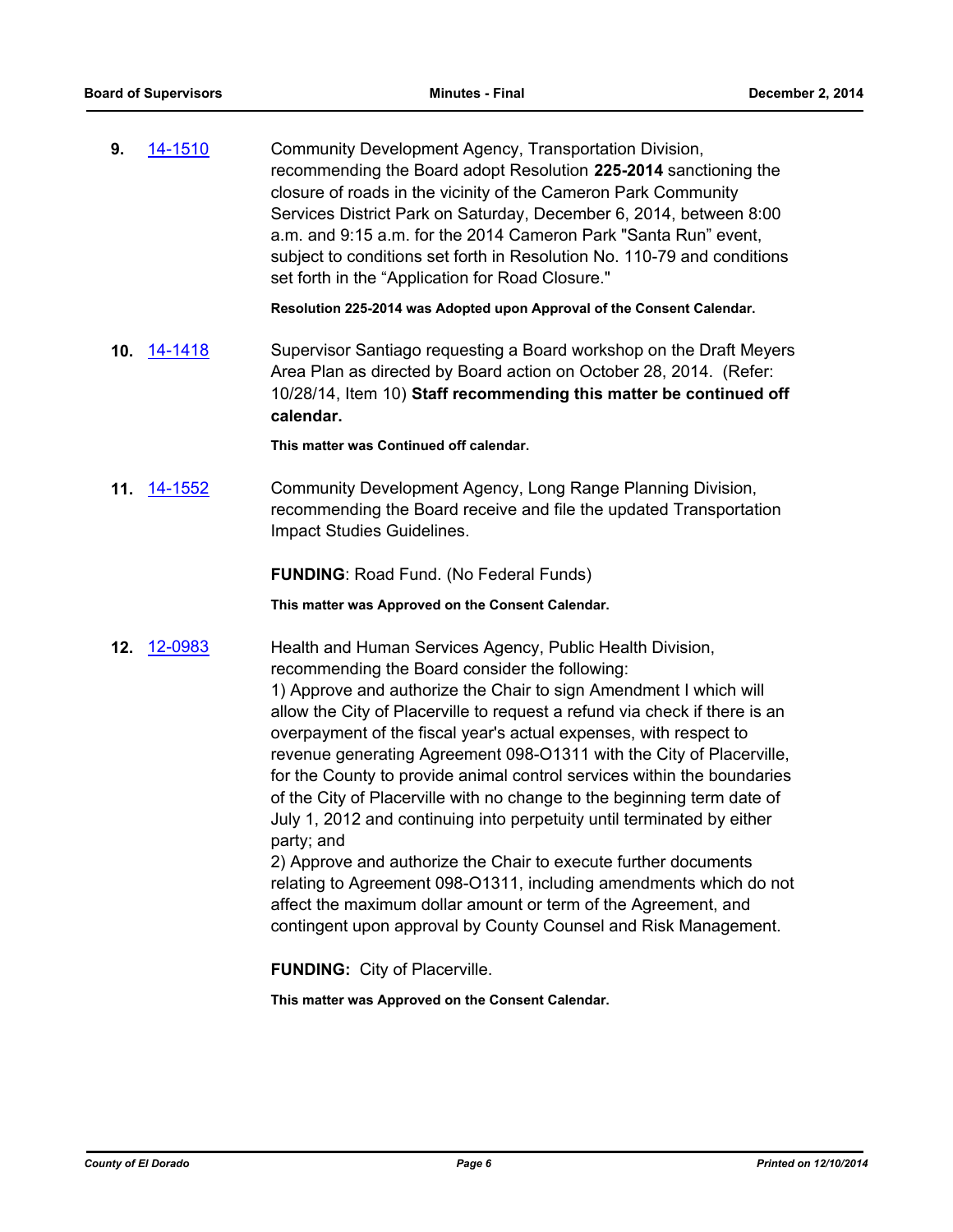**13.** [14-0612](http://eldorado.legistar.com/gateway.aspx?m=l&id=/matter.aspx?key=18094) Health and Human Services Agency, Mental Health Division, recommending the Board consider the following: 1) Approve and authorize the Chair to sign retroactive revenue Agreement 284-F1511 (DHCS 14-90055) with the California Department of Health Care Services, for the provision of alcohol and drug counseling services with a term that began July 1, 2014 through June 30, 2017, in the amount of \$3,845,280; 2) Approve and authorize the Chief Administrative Officer, or their designee, to execute additional documents or amendments related to Agreement 284-F1511 that do not affect the maximum dollar amount or term of the Agreement, and contingent upon approval by County Counsel and Risk Management; and 3) Approve and authorize the Director of the Health and Human Services Agency, or successor, to continue to administer Agreement 284-F1511 and authorize the Director or the Chief Fiscal Officer to execute any required fiscal and programmatic reports.

> **FUNDING:** Federal (Substance Abuse Prevention and Treatment Block Grant, and Medicaid), State Behavioral Health Realignment Funds, and State General Fund (Drug Medi-Cal) Funds, administered by the California Department of Health Care Services.

**This matter was Approved on the Consent Calendar.**

**14.** [14-1020](http://eldorado.legistar.com/gateway.aspx?m=l&id=/matter.aspx?key=18505) Health and Human Services Agency, Community Services Division, recommending the Board consider the following:

> 1) Adopt Resolution **229-2014** amending the Authorized Personnel Allocation Resolution for the Health and Human Services Agency to add 1.0 FTE Senior Fiscal Assistant to support the In-Home Supportive Services Public Authority; and

> Acting as the Governing Board of the In-Home Support Services Public Authority:

> 2) Approve and authorize the Chair to sign a budget transfer to incorporate revenue and appropriations into the In-Home Supportive Services Public Authority Fiscal Year 2014/15 Budget totaling \$91,000 as a result of additional Federal and State Funding, with no increase to Net County Cost. (4/5 vote required)

**FUNDING:** Federal, State and County required match met with Realignment.

**This matter was Approved and Resolution 229-2014 was Adopted upon Approval of the Consent Calendar.**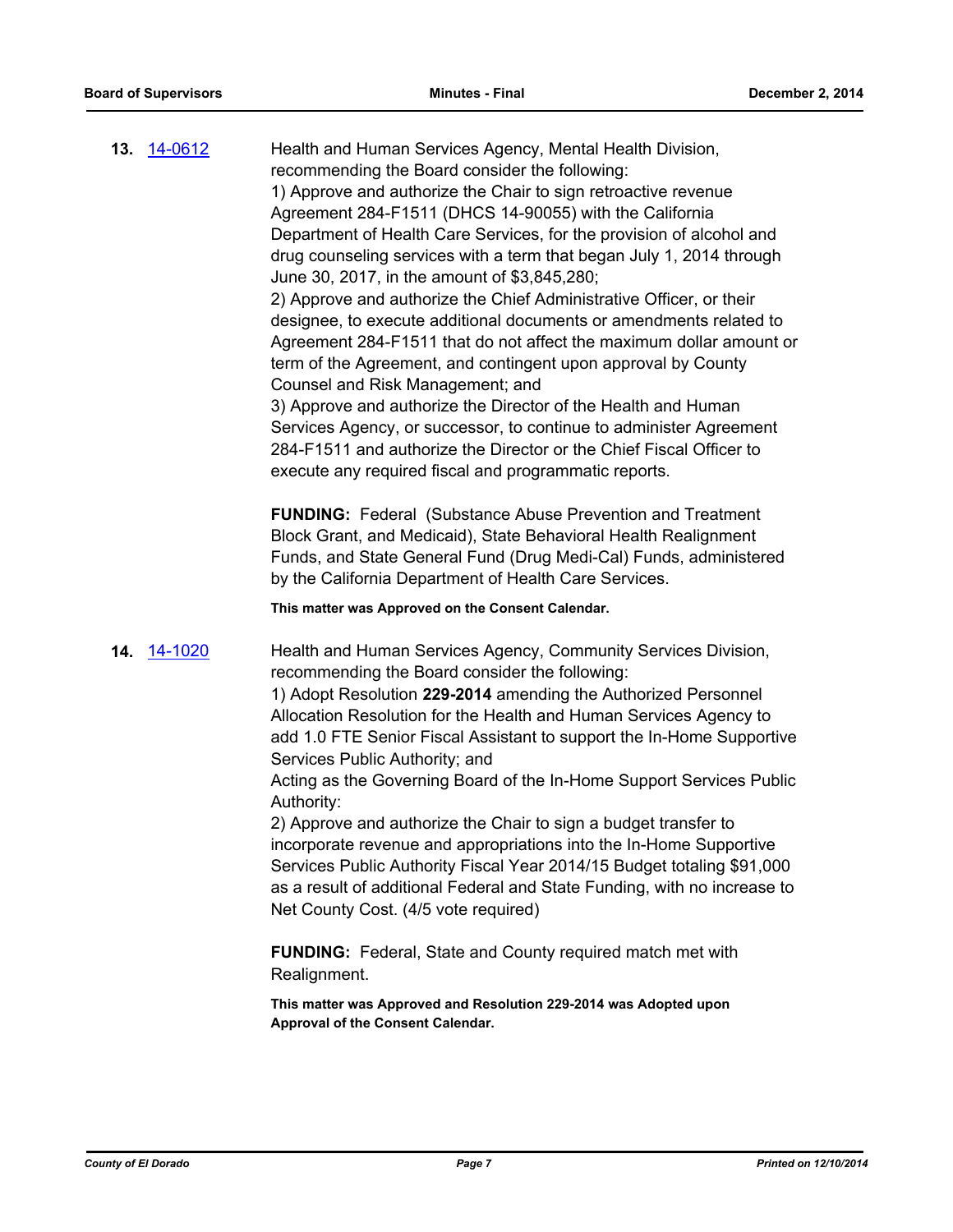| 15. 14-1549 | Health and Human Services Agency, Social Services Division,<br>recommending the Board consider the following:<br>1) Adopt Resolution 232-2014 amending the Authorized Personnel<br>Allocation Resolution for the Health and Human Services Agency to<br>add 1.0 FTE Social Worker I/II/III/IV allocation for Social Services Child<br>Protective Services with no impact to Net County Cost.                                                                                                                         |
|-------------|----------------------------------------------------------------------------------------------------------------------------------------------------------------------------------------------------------------------------------------------------------------------------------------------------------------------------------------------------------------------------------------------------------------------------------------------------------------------------------------------------------------------|
|             | <b>FUNDING:</b> Federal, State and County required match utilizing<br>Realignment.                                                                                                                                                                                                                                                                                                                                                                                                                                   |
|             | Resolution 232-2014 was Adopted upon Approval of the Consent Calendar.                                                                                                                                                                                                                                                                                                                                                                                                                                               |
| 16. 14-1569 | Health and Human Services Agency recommending the Board approve<br>and authorize the Chair to sign the following two certifications which will<br>be part of The Center of Violence Free-Relationships' applications to<br>the California Department of Housing and Community Development for<br>2014 Emergency Solutions Grants Program funding:<br>1) A Certification of Local Approval for the Emergency Shelter<br>component; and<br>2) A Certification of Local Approval for the Rapid Re-housing<br>component. |
|             | This matter was Approved on the Consent Calendar.                                                                                                                                                                                                                                                                                                                                                                                                                                                                    |

**17.** [14-1556](http://eldorado.legistar.com/gateway.aspx?m=l&id=/matter.aspx?key=19043) Health and Human Services Agency, Mental Health Division, recommending the Board consider the following: 1) Approve and authorize the Chair to sign Agreement for Services 664-F1411 with Sutter-Yuba Mental Health Services, which is a revenue agreement for services rendered, for the provision of inpatient mental health services, for the term November 13, 2013 through January 13, 2014, with a maximum contractual obligation of \$2,600; and

> 2) Authorize the Chief Administrative Officer, or their designee, to execute further documents relating to Agreement for Services 664-F1411, including amendments which do not increase the maximum dollar amount or term of the Agreement and contingent upon approval by County Counsel and Risk Management.

**FUNDING:** Revenue Agreement- Sutter-Yuba County Mental Health.

**This matter was Approved on the Consent Calendar.**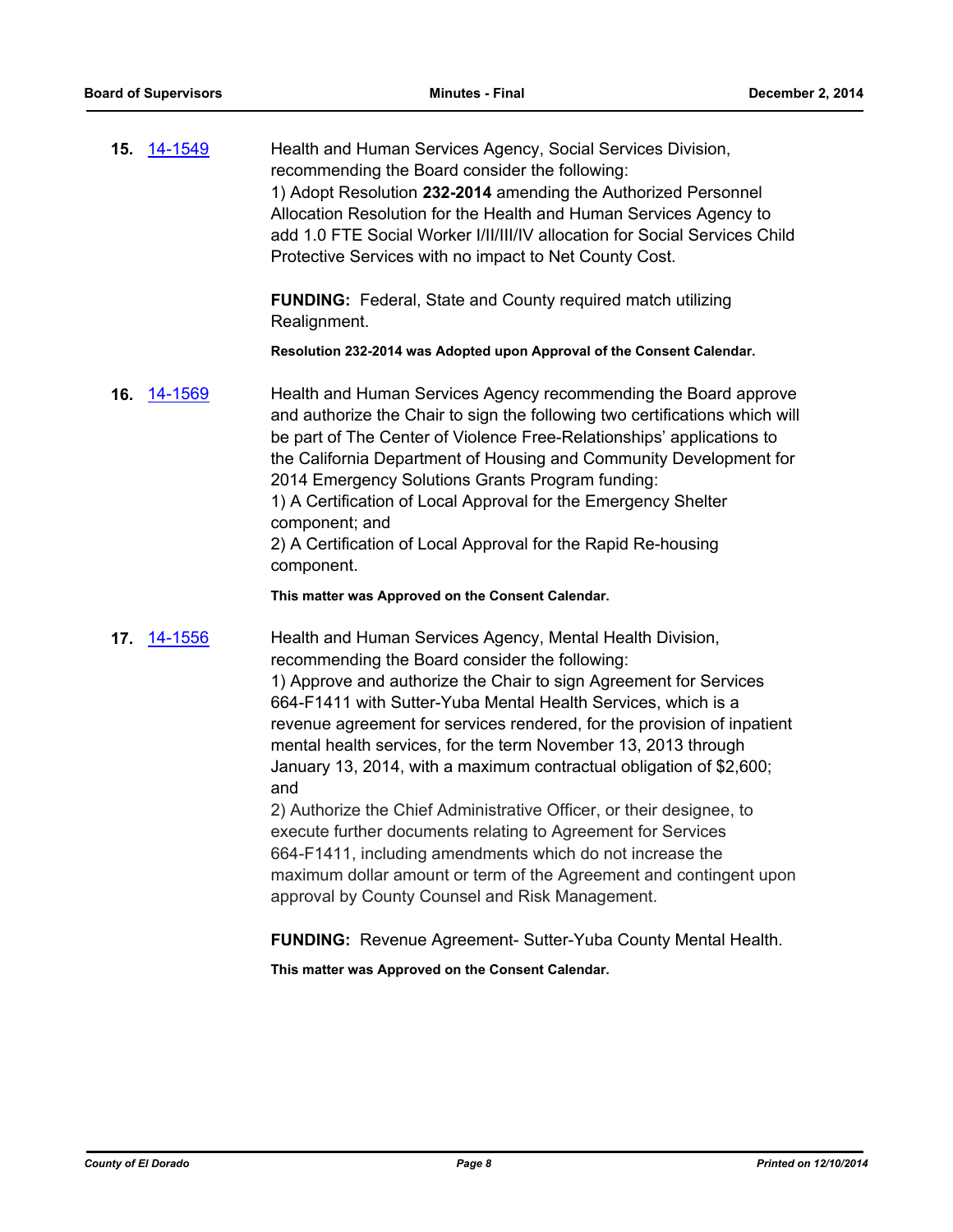| 18. 14-1537 | Human Resources recommending the Board consider the following:              |
|-------------|-----------------------------------------------------------------------------|
|             | 1) Adopt Resolution 230-2014 adopting the negotiated Memorandum of          |
|             | Understanding (MOU) between the County of El Dorado and the                 |
|             | Operating Engineers Local Union No. 3 Corrections Unit for the period       |
|             | covering January 1, 2014 through December 31, 2016;                         |
|             | 2) Approve and authorize the Chair to sign said MOU, noting the MOU         |
|             | would be effective first full pay period following Association ratification |
|             | and the Board's adoption of the MOU; and                                    |
|             | 3) Direct Human Resources and the Auditor-Controller's Office to            |
|             | administer and implement the MOU provisions.                                |

**FUNDING:** General Fund.

**This matter was Approved and Resolution 230-2014 was Adopted upon Approval of the Consent Calendar.**

**19.** [11-1401](http://eldorado.legistar.com/gateway.aspx?m=l&id=/matter.aspx?key=14246) Human Resources recommending the Board consider the following: 1) Approve the 2015 Sessions of the Supervisors' Training Academy course; and

> 2) Authorize associated expenditures, estimated at \$6,600 for all eight modules, including costs relating to materials, lunch and refreshments, and reimbursement for mileage for training attendees.

**FUNDING**: General Fund.

**This matter was Approved on the Consent Calendar.**

**20.** [14-1508](http://eldorado.legistar.com/gateway.aspx?m=l&id=/matter.aspx?key=18992) Recorder Clerk's Office and Human Resources recommending the Board adopt Resolution **224-2014** establishing the salary schedule for the classification of Election Worker - Extra Help.

**FUNDING:** General Fund.

**Resolution 224-2014 was Adopted upon Approval of the Consent Calendar.**

**21. 14-1299** El Dorado County Sheriff's Office of Emergency Services recommending the Board find that a state of emergency continues to exist in El Dorado County as a result of the extreme wildland fire known as the King Fire. (Cont. 11/17/14, Item 5)

**This matter was Approved on the Consent Calendar.**

**22. 14-1417** El Dorado County Sheriff's Office of Emergency Services recommending the Board find that a state of emergency continues to exist in El Dorado County as a result of drought conditions. (Cont. 11/17/14, Item 30)

**This matter was Approved on the Consent Calendar.**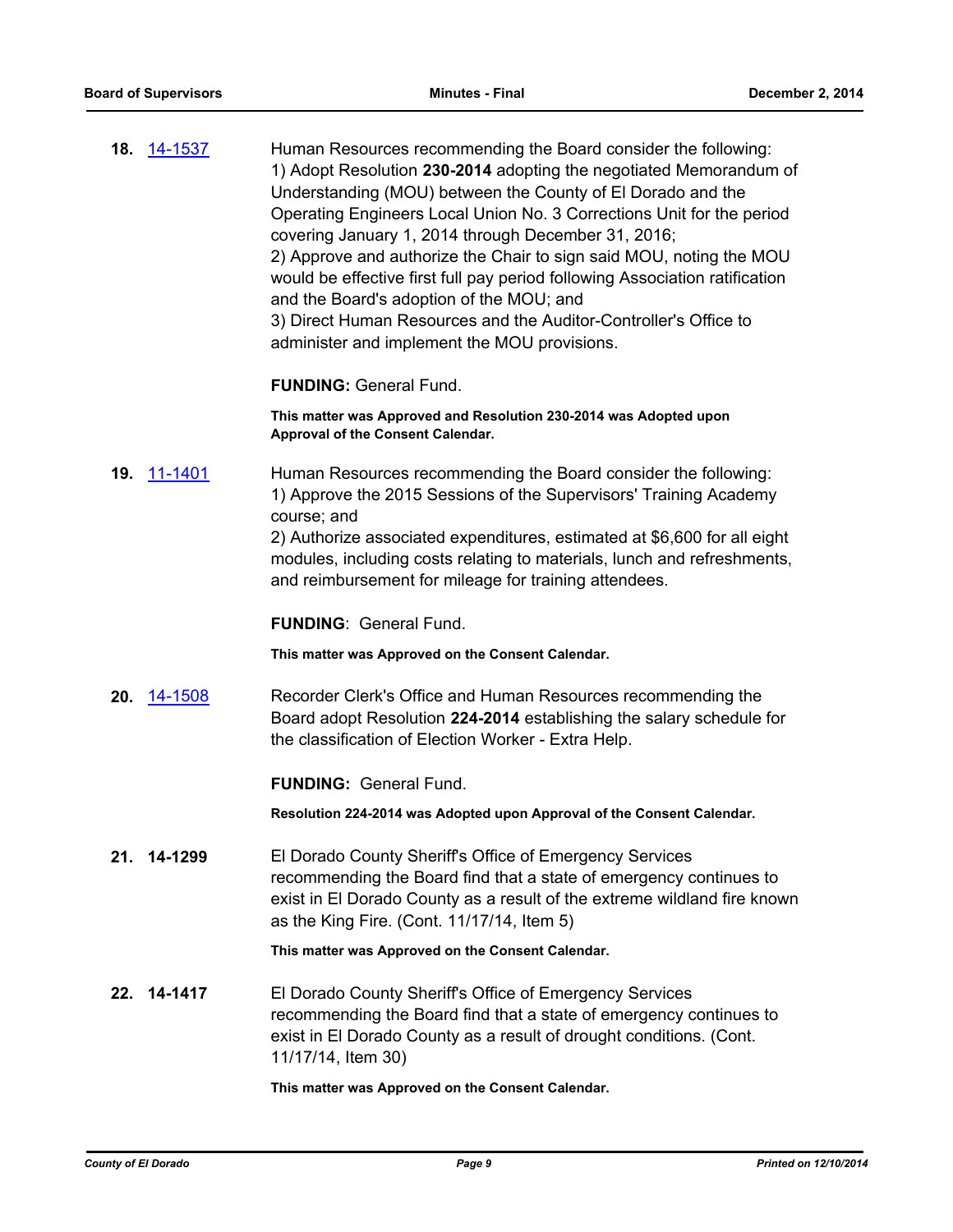**23.** [13-1445](http://eldorado.legistar.com/gateway.aspx?m=l&id=/matter.aspx?key=17343) Supervisor Mikulaco recommending the Board consider the following pertaining to the 51st Annual Santa Run fireworks display to be held at the El Dorado Hills Town Center on Saturday, December 20, 2014: 1) Adopt Resolution **226-2014** permitting Pyro Engineering, Inc. dba Bay Fireworks to conduct a pyrotechnic display for the event, contingent upon full compliance of necessary requirements, insurance, contracts and permits as deemed necessary by the control authorities; and 2) Authorize the Chair to sign a letter to the Fire Marshal approving same.

> **This matter was Approved and Resolution 226-2014 was Adopted upon Approval of the Consent Calendar.**

**24.** [14-1618](http://eldorado.legistar.com/gateway.aspx?m=l&id=/matter.aspx?key=19106) Supervisor Santiago recommending the Board authorize Interim Chief Administrative Officer, Pamela Knorr, to approve County participants seven hours of County time to perform in the traditional County department holiday choir tour on December 17, 2014.

#### **This matter was Approved on the Consent Calendar.**

**25.** [14-1609](http://eldorado.legistar.com/gateway.aspx?m=l&id=/matter.aspx?key=19096) Supervisor Veerkamp and the El Dorado County Office of Education recommending the Board appoint Nadia Bell, Union Mine High School, to the 2014/15 El Dorado County Youth Commission as a District Three representative.

**This matter was Approved on the Consent Calendar.**

### **END CONSENT CALENDAR**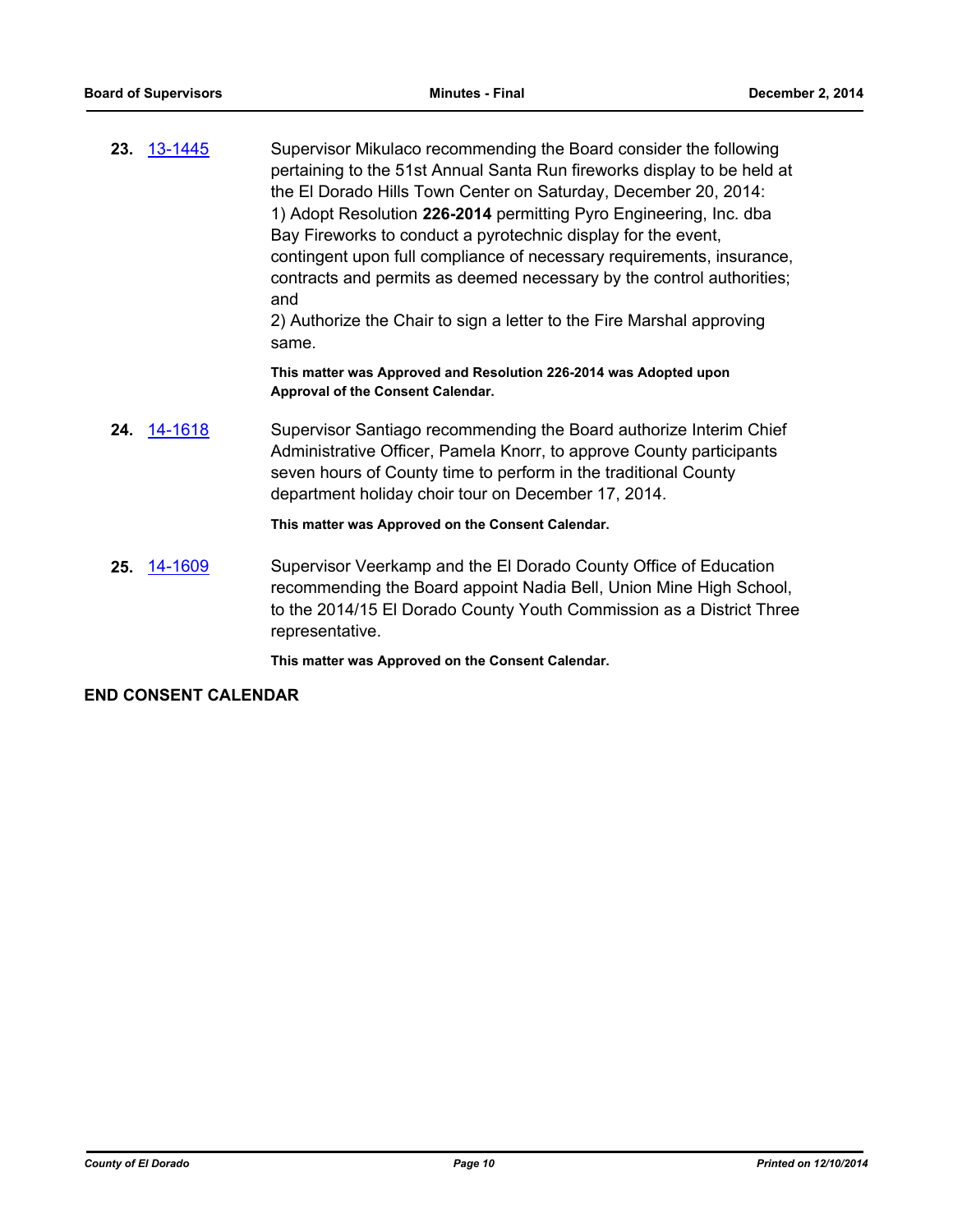#### **10:00 A.M. - TIME ALLOCATION**

**26.** [14-1597](http://eldorado.legistar.com/gateway.aspx?m=l&id=/matter.aspx?key=19084) Supervisor Santiago recommending the Board consider the following: 1) Approve and authorize the Chair to sign a Proclamation posthumously honoring Dr. Steven Thaxton, retired Executive Director of First Five El Dorado, Children and Families First Commission, recognizing his contributions to children and families throughout the county; and 2) Present Proclamation to Kathi Guerrero, Executive Director of First Five El Dorado, and Dr. Thaxton's family in attendance. (Est. Time: 15 Min.)

**Supervisor Santiago read the Proclamation.**

**A motion was made by Supervisor Santiago, seconded by Supervisor Veerkamp to Approve this matter.**

- **Yes:** 5 Briggs, Santiago, Mikulaco, Veerkamp and Frentzen
- **27.** [14-1600](http://eldorado.legistar.com/gateway.aspx?m=l&id=/matter.aspx?key=19087) Chief Administrative Office, Economic Development Division, recommending the Board receive a presentation from the El Dorado Arts Council providing an annual status report for promotional funding. (Est. Time: 15 Min.)

**Received and Filed.**

**28.** [14-1577](http://eldorado.legistar.com/gateway.aspx?m=l&id=/matter.aspx?key=19064) Community Development Agency, Environmental Management Division, recommending the Board consider the following: 1) Adopt Resolution **210-2014** authorizing a new Solid Waste Services Agreement with South Tahoe Refuse Co., dba Sierra Disposal Service; and

> 2) Approve and authorize the Chair to sign the Solid Waste Services Agreement with Sierra Disposal Service, that includes a four year initial term, and with a rate freeze for Calendar Year 2015 (the first year eligible for an increase being Calendar Year 2016).

**FUNDING:** Franchise Fees. (No Federal Funds)

**Items 28-30 were heard together.**

**Supervisor Santiago opened the public hearing.**

**A motion was made by Supervisor Briggs, seconded by Supervisor Veerkamp to Approve this matter and Adopt Resolution 210-2014.**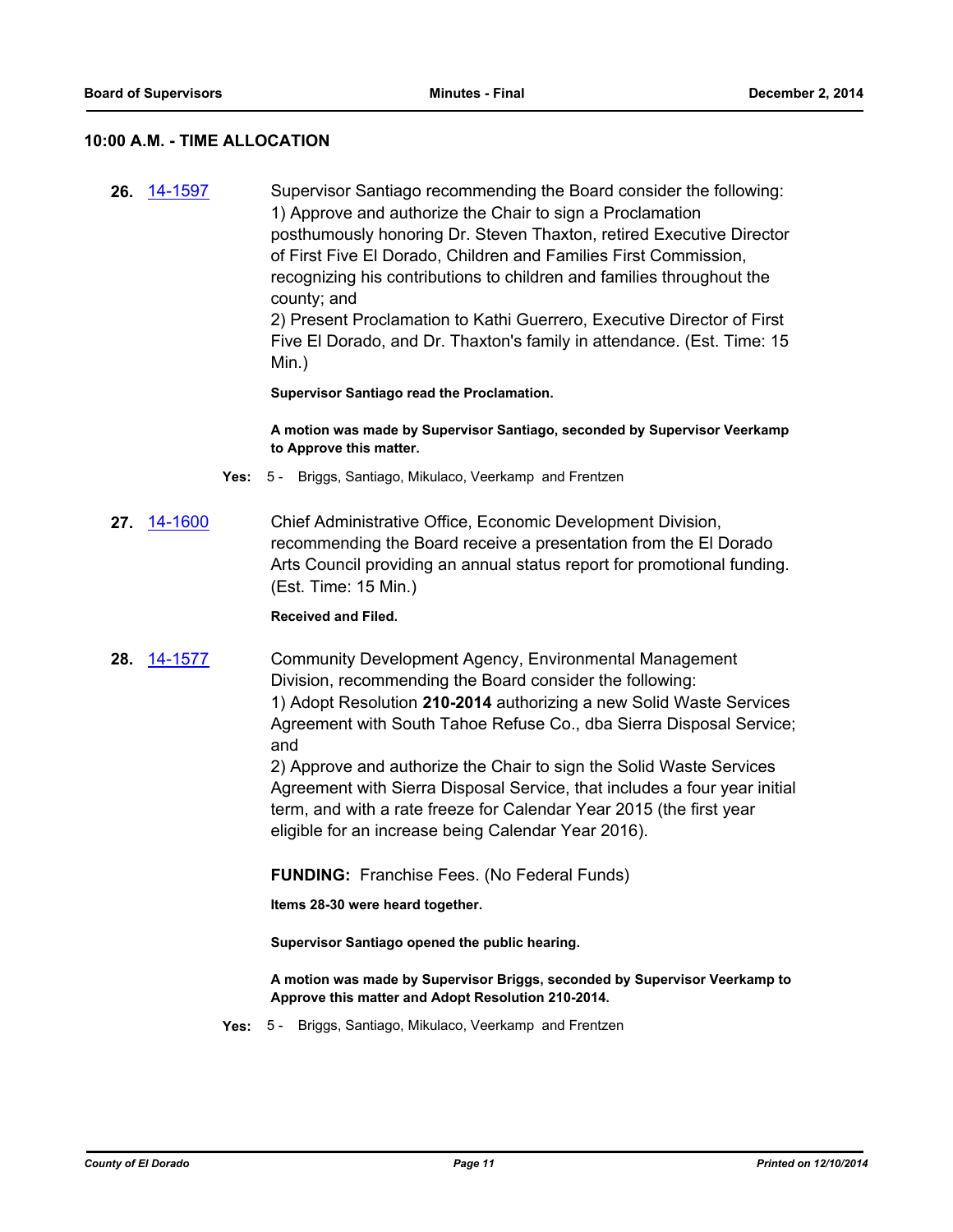| 29. | 12-0494 | <b>HEARING - Community Development Agency, Environmental</b>           |
|-----|---------|------------------------------------------------------------------------|
|     |         | Management Division, recommending the Board consider the following:    |
|     |         | 1) Adopt Resolution 227-2014 authorizing the approval of consolidation |
|     |         | of the American River Disposal Service Franchise Agreement into the    |
|     |         | South Tahoe Refuse Franchise Agreement;                                |
|     |         | 2) Authorize the Chair to sign the Amendment to the South Tahoe        |
|     |         | Refuse Franchise Agreement; and                                        |
|     |         | 3) Adopt Resolution 228-2014 authorizing the rate increase of four     |
|     |         | percent (4%) for American River Disposal Service (Area B of            |
|     |         | Amendment to South Tahoe Refuse Franchise Agreement).                  |
|     |         |                                                                        |

**FUNDING:** Franchise Fees. **(**No Federal Funds)

**Items 28-30 were heard together.**

**Supervisor Santiago opened the public hearing.**

**A motion was made by Supervisor Briggs, seconded by Supervisor Veerkamp to Approve this matter and Adopt Resolutions 227-2014 and 228-2014.**

- **Yes:** 5 Briggs, Santiago, Mikulaco, Veerkamp and Frentzen
- **30.** [12-1460](http://eldorado.legistar.com/gateway.aspx?m=l&id=/matter.aspx?key=15764) HEARING Community Development Agency, Environmental Management Division recommending the Board adopt Resolution **209-2014** adjusting the solid waste collection rates for South Tahoe Refuse Co., Inc. by two and 66/100 percent (2.66%) to be effective January 1, 2015, in accordance with the base year rate setting process as outlined in the Solid Waste Rate Setting Policies and Procedures Manual.

**Funding:** Franchise Fees. (No Federal Funding)

**Items 28-30 were heard together.**

**Supervisor Santiago opened the public hearing.**

**A motion was made by Supervisor Briggs, seconded by Supervisor Veerkamp to Adopt Resolution 209-2014.**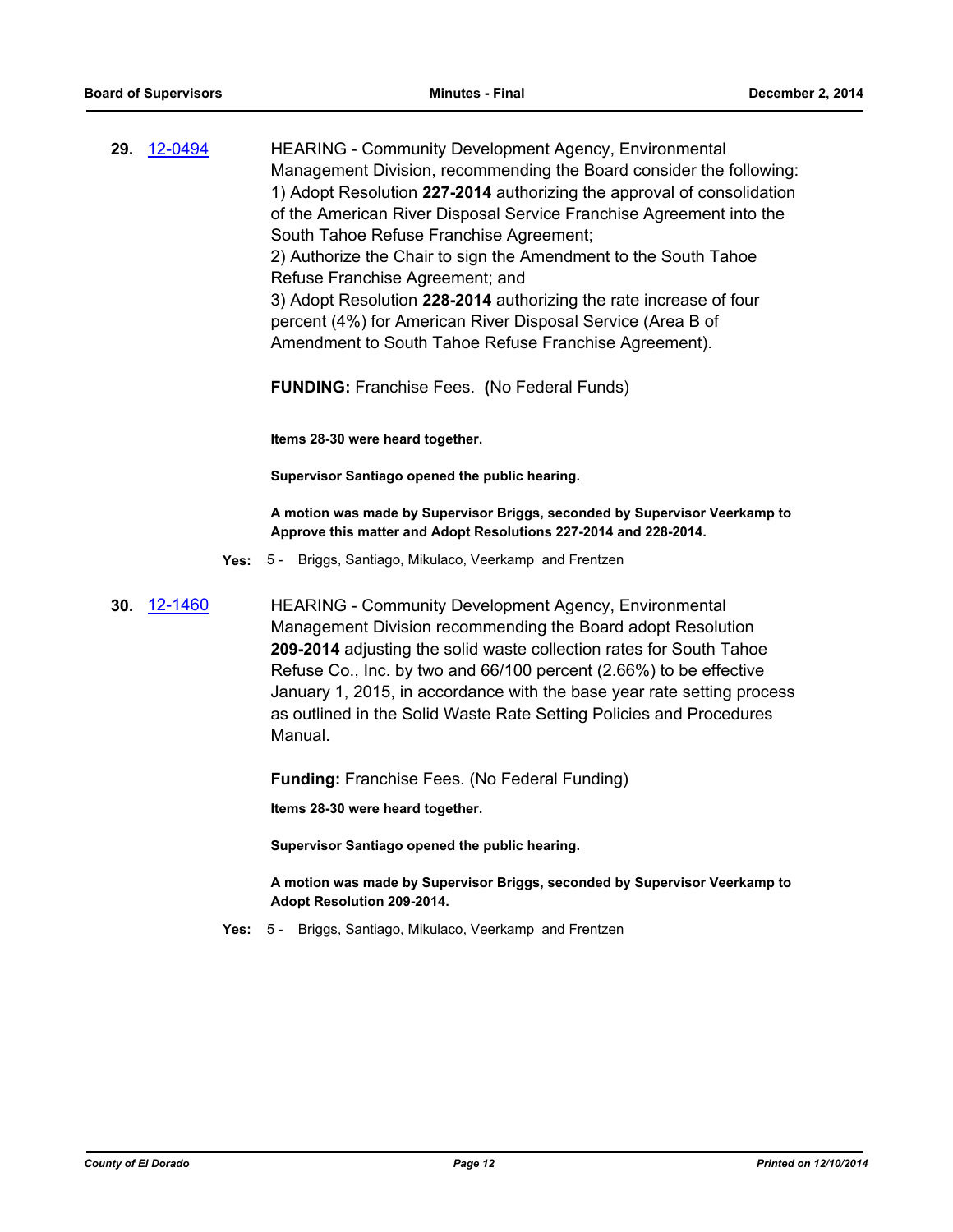**31.** [12-0244](http://eldorado.legistar.com/gateway.aspx?m=l&id=/matter.aspx?key=14530) Community Development Agency, Environmental Management Division, recommending the Board approve and authorize the Chair to execute the Second Amendment to the Solid Waste Services Franchise Agreement with Amador Disposal Service, extending the term for one (1) year ending on December 31, 2015 and updating the grantor and grantee noticing names and addresses, with no increase to solid waste collection fees.

**FUNDING:** No Federal Funds.

**A motion was made by Supervisor Briggs, seconded by Supervisor Mikulaco to Approve this matter.**

**Yes:** 5 - Briggs, Santiago, Mikulaco, Veerkamp and Frentzen

**32.** [14-1478](http://eldorado.legistar.com/gateway.aspx?m=l&id=/matter.aspx?key=18962) Community Development Agency, Development Services Division, recommending the Board consider the following pertaining to the 2013 Fire Code regarding West Slope Fire Agencies:

> 1) Adopt Resolution **212-2014** regarding the Cameron Park Community Services District,

Resolution **213-2014** regarding the Diamond Springs-El Dorado Fire Protection District,

Resolution **214-2014** regarding the El Dorado County Fire Protection District,

Resolution **215-2014** regarding the El Dorado Hills County Water District,

Resolution **216-2014** regarding the Georgetown Fire Protection District, Resolution **217-2014** regarding the Latrobe Fire Protection District, Resolution **218-2014** regarding the Mosquito Fire Protection District, Resolution **219-2014** regarding the Pioneer Fire Protection District, and Resolution **220-2014** regarding the Rescue Fire Protection District to do the following:

a) Ratify the Fire Agency Amendments to the 2013 Fire Code, with clarifications;

b) Delegate enforcement authority of the Fire Code to the Fire Chief of the local Fire Agencies except for one and two family dwellings; and c) Delegate the Building Official as an agent of the Fire District for enforcement of the Fire Code of one and two family dwellings. The local Fire District shall remain the authority.

**Items 32 and 33 were heard together.**

**A motion was made by Supervisor Briggs, seconded by Supervisor Veerkamp to Approve this matter and Adopt Resolutions 212-2014, 213-2014, 214-2014, 215-2014, 216-2014, 217-2014, 218-2014, 219-2014 and 220-2014.**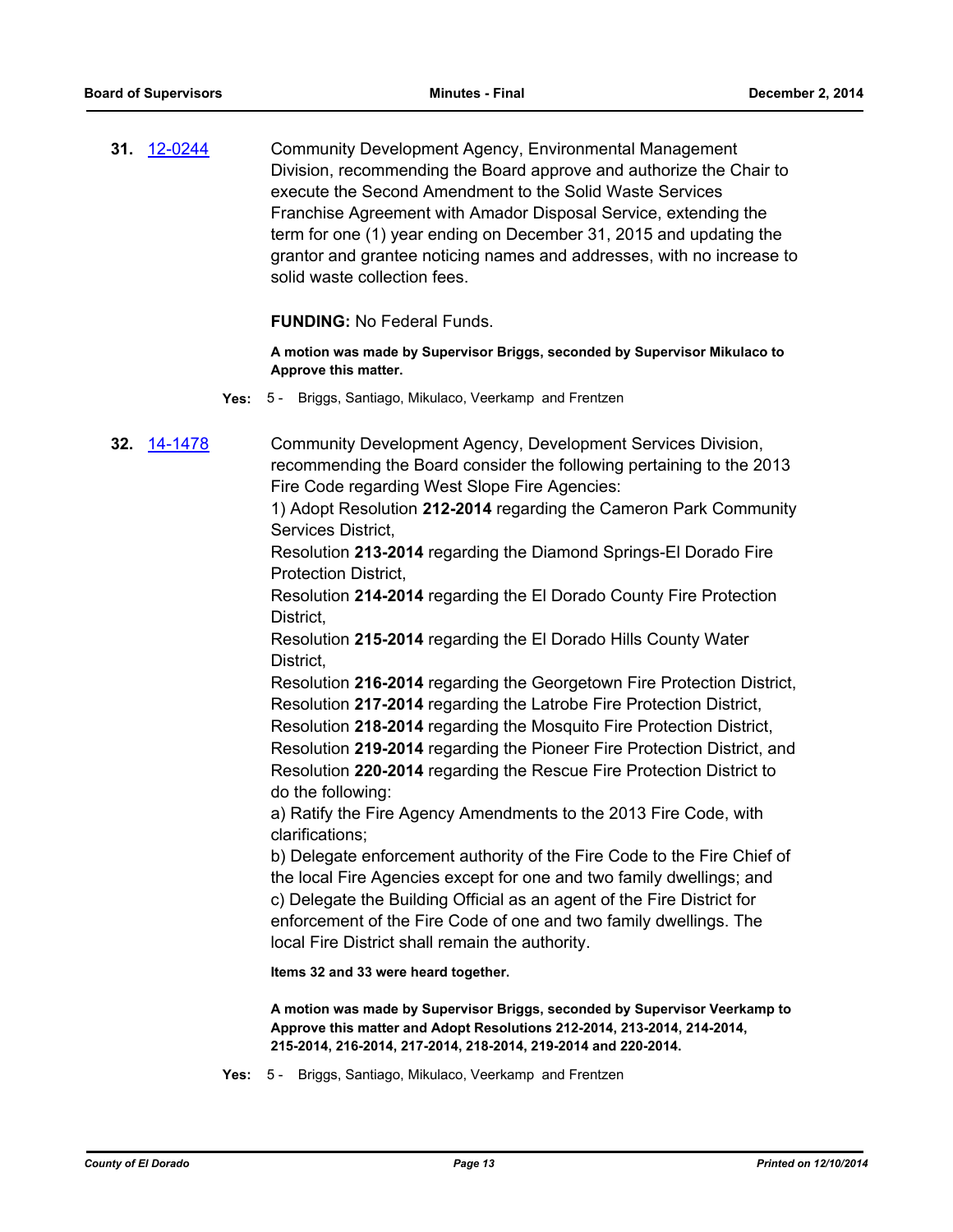**33.** [14-1480](http://eldorado.legistar.com/gateway.aspx?m=l&id=/matter.aspx?key=18964) Community Development Agency, Development Services Division, recommending the Board consider the following pertaining to the 2013 Fire Code regarding Tahoe Basin Fire Agencies: 1) Adopt Resolution **221-2014** regarding the Lake Valley Fire Protection District and Resolution **222-2014** regarding the Meeks Bay Fire Protection District to do the following: a) Ratify the Fire Agency Amendments to the 2013 Fire Code, with clarifications; b) Delegate enforcement authority of the Fire Code to the Fire Chief of the local Fire Agencies except for one and two family dwellings; and c) Delegate the Building Official as an agent of the Fire District for enforcement of the Fire Code of one and two family dwellings. The local Fire District shall remain the authority; and 2) Do not approve 2013 Fire Code Amendments to Sections: 903.2.8.2 and 903.2.8.3 which requires sprinkler systems to additions and alterations because this contradicts the 2013 California Residential Code Section R313 which specifically excludes this requirement. **Items 32 and 33 were heard together.**

> **A motion was made by Supervisor Briggs, seconded by Supervisor Veerkamp to Approve this matter and Adopt Resolutions 221-2014 and 222-2014.**

**Yes:** 5 - Briggs, Santiago, Mikulaco, Veerkamp and Frentzen

#### **11:00 A.M. - TIME ALLOCATION**

**34.** [14-1405](http://eldorado.legistar.com/gateway.aspx?m=l&id=/matter.aspx?key=18889) Chief Administrative Office recommending the Board receive and file an update on the Burned Area Emergency Response and the National Environmental Policy Act.

**Received and Filed.**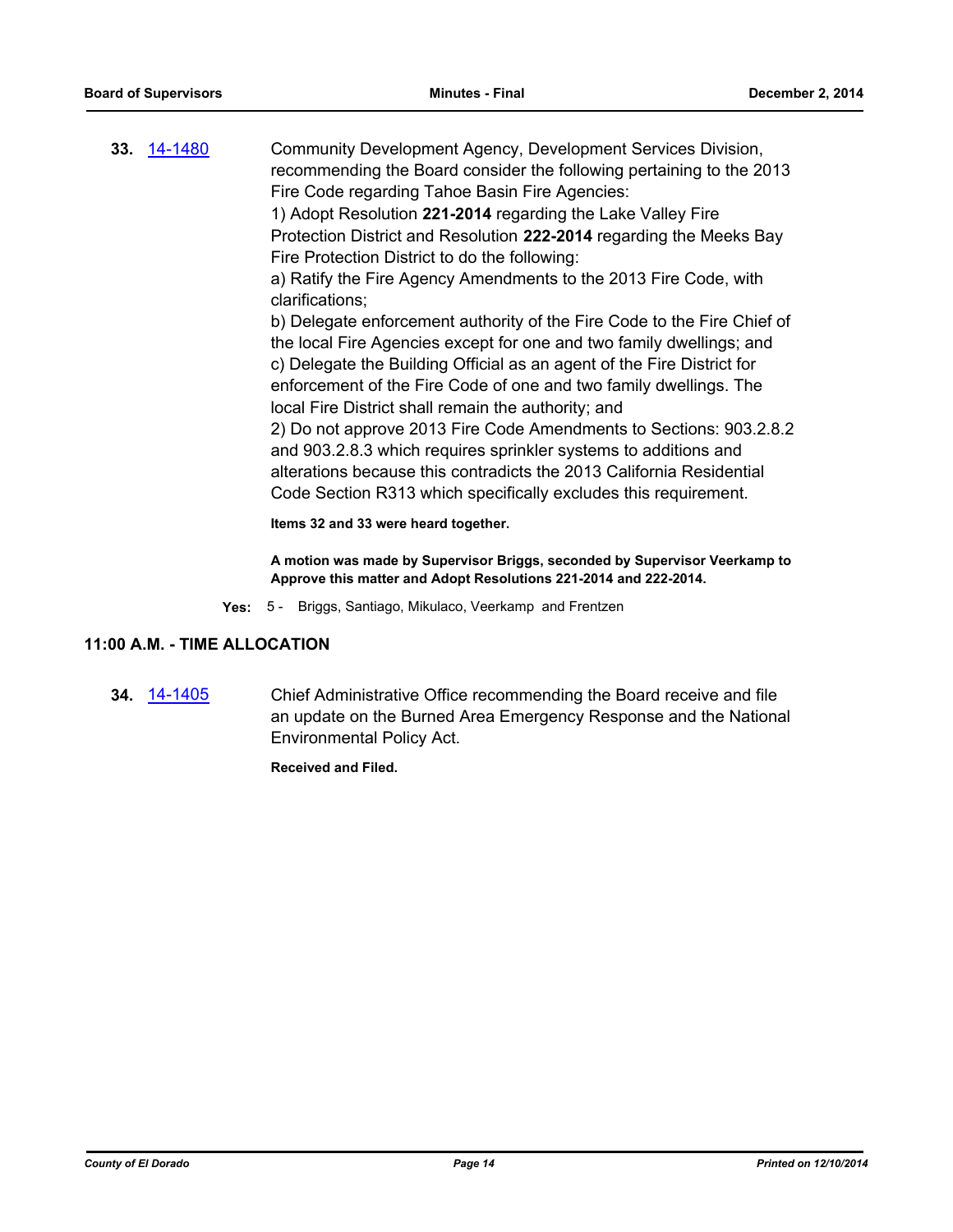#### **2:00 P.M. - TIME ALLOCATION**

**35.** [14-0769](http://eldorado.legistar.com/gateway.aspx?m=l&id=/matter.aspx?key=18252) Community Development Agency, Development Services Division, returning to the Board with the necessary documents for formal action on the El Dorado Hills Apartments project (A14-0001/Z14-0001/SP86-0002-R/PD94-0004-R-2) that was conceptually approved by the Board on November 4, 2014. Staff recommending the Board take the following actions: 1) Adopt the Subsequent Mitigated Negative Declaration based on the Initial Study; 2) Adopt the Mitigation Monitoring Reporting Program in accordance with CEQA Guidelines Section 15074(d), incorporated as Conditions of Approval (Attachment 7B); 3) Approve A14-0001 amending the General Plan by adding a new policy under Objective 2.2.6 (Site Specific Policy Section) increasing the maximum residential density allowed from 24 dwelling units/acre to a maximum of 55 dwelling units/acre for the project site based on the Findings presented (Attachment 7A); 4) Approve Z14-0004 rezoning Assessor's Parcel Numbers 121-290-60, 121-290-61, and 121-290-62 from General Commercial-Planned Development (CG-PD) to Multifamily Residential-Planned Development (RM-PD) based on the Findings presented (Attachment 7A); 5) Approve SP86-0002-R amending the El Dorado Hills Specific Plan by incorporating multifamily residential use, density, and related standards for the project site based on the Findings presented (Attachment 7A); 6) Approve PD94-0004-R-2 amending the Town Center East Planned Development by incorporating multifamily residential use, density, and related design and development standards for the proposed 250-unit apartment complex within Planning Area 2 of the Town Center East Development Plan based on the Findings (Attachment 7A) and subject to the Conditions of Approval as presented (Attachment 7B); 7) Adopt Resolution **208-2014** for said General Plan amendment; and 8) Adopt Ordinance **5015** for said rezone. (Est. Time: 45 Min.) (Supervisorial District 1) *Public Comment: K. Payne, T. Efficino, D. Debord, R. Boyland, S. Taylor, L. Brent-Bumb* **A motion was made by Supervisor Briggs, seconded by Supervisor Veerkamp to Approve this matter and: 1) Include language at the end of Condition No. 1 "In addition to the mitigation measures and conditions set out herein, Applicant shall comply with any applicable mitigation measures set out in the El Dorado Hills Specific Plan EIR, State Clearinghouse No. 86122912."; 2) Adopt Resolution 208-2014; and 3) Adopt Ordinance 5015.**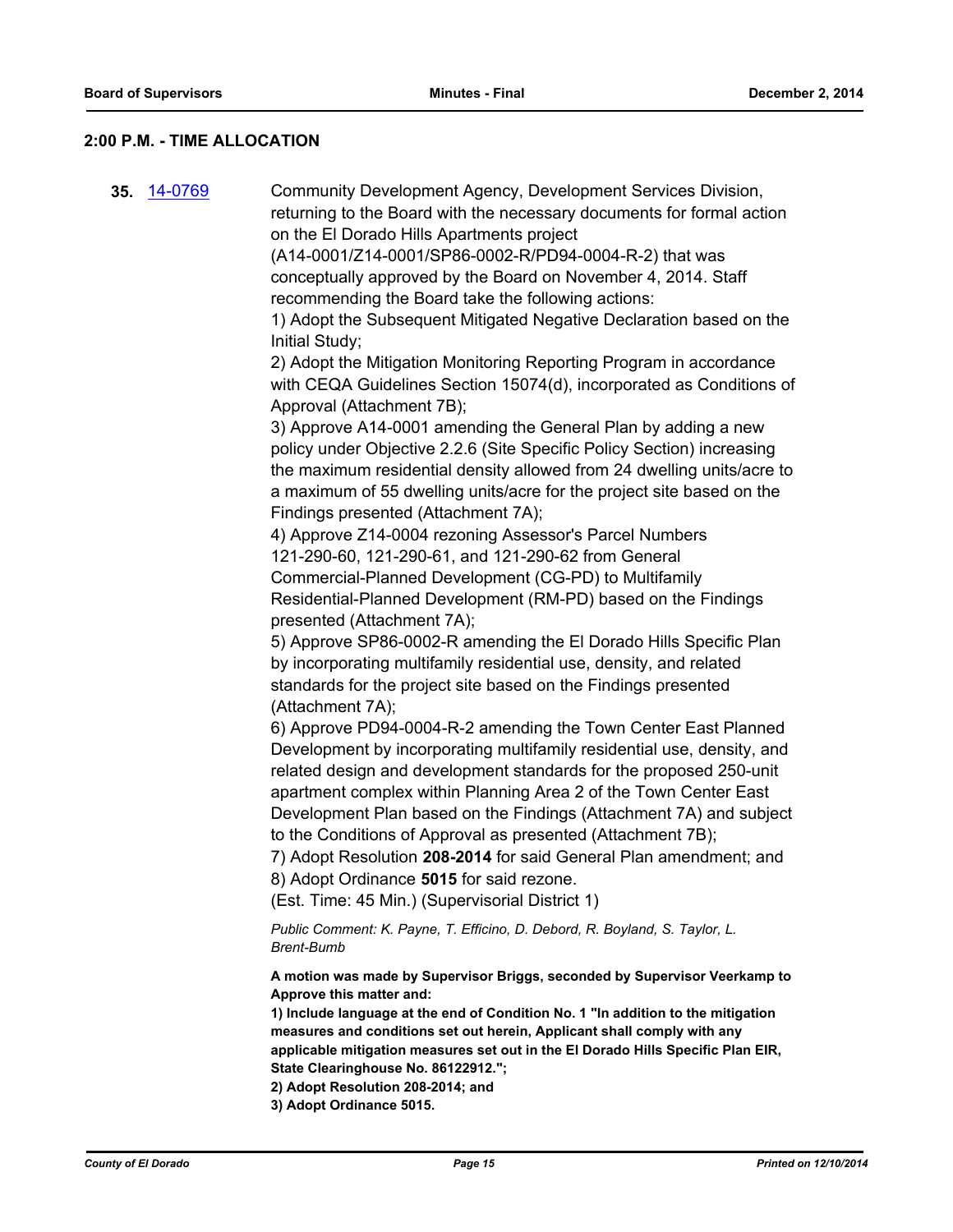**Yes:** 4 - Briggs, Santiago, Mikulaco and Veerkamp

**Noes:** 1 - Frentzen

**36.** [14-1484](http://eldorado.legistar.com/gateway.aspx?m=l&id=/matter.aspx?key=18968) Supervisor Veerkamp recommending the Board join him in congratulating and celebrating the six newly appointed County All Stars with the All Star 4-H Ambassador program. This is the highest achievable level within the County. The six will be recognized by Current All Stars; Gina Phillipsen (2012 - current) and Ben Hicks (2013 - current). Congratulations to these outstanding All Stars! Rachel Gray - Anna Hicks - Molly Varozza - Anna Marie Repetto - Katie Hasco - Brooke Haynes (Est. Time: 15 Min.)

**Received and Filed.**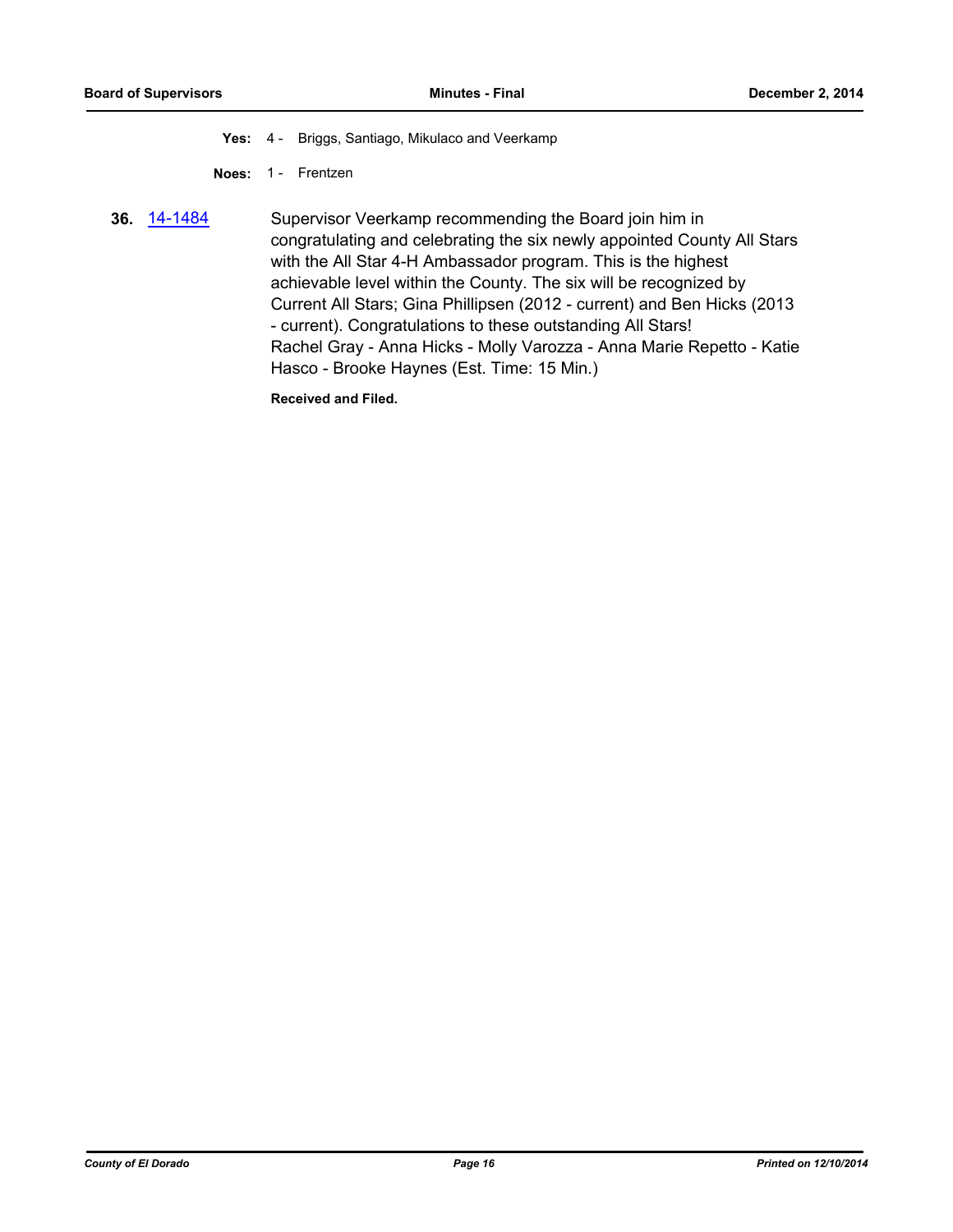#### **3:00 P.M. - TIME ALLOCATION**

**37.** [13-1175](http://eldorado.legistar.com/gateway.aspx?m=l&id=/matter.aspx?key=17071) Supervisor Briggs recommending the Board consider the following: 1) Adopt Resolution of Intention **233-2014** initiating an amendment to the El Dorado County Code to repeal Section 17.14.260 of Chapter 14 of Title 17 of the El Dorado County Ordinance Code pertaining to Outdoor Cultivation of Medical Marijuana;

2) Find that adoption of the Resolution of Intention is not subject to the provisions of the California Environmental Quality Act (CEQA) pursuant to Sections 15060(c)(2) and 15060(c)(3) of the CEQA Guidelines (Title 14, Chapter 3 of the California Code of Regulations); and 3) Direct staff to initiate the process to repeal the Ordinance. (Est. Time: 2 Hr.)

*Public Comment: M. Donnelly, A. Viola, B. Davies, S. Henderson, A. Anderson, B. Eisenberg, B. Ember, K. Scott, K. Oliver, C. Anderson, L. Levinson, B. Boswell, J. Neau, J. Gillispie, C. Bass, J. Carver, S. Mesa, L. Gresham-Gordon, D. Bishop, B. Bartholomew, W. Dikeman, K. Bartholomew, G. Davidson, P. Morgan, K. Camp, K. Floyd, P. Zimmerman, D. Fiegler, Ron, A. O'Neil, D. Pratt, R. Miller, B. Rogers, F. Gelmer, B. Ryan, J. Short, L. Chiusano, J. Beridan, M. Fiddel, J. Chapman.*

**A motion was made by Supervisor Santiago, seconded by Supervisor Veerkamp, to establish a committee for the purposes of further evaluation of the ordinance and return to the Board with recommendations.** 

**The committee shall consist of the following: County Counsel District Attorney Sheriff The existing members of the medical marijuana working group established by Supervisor Briggs**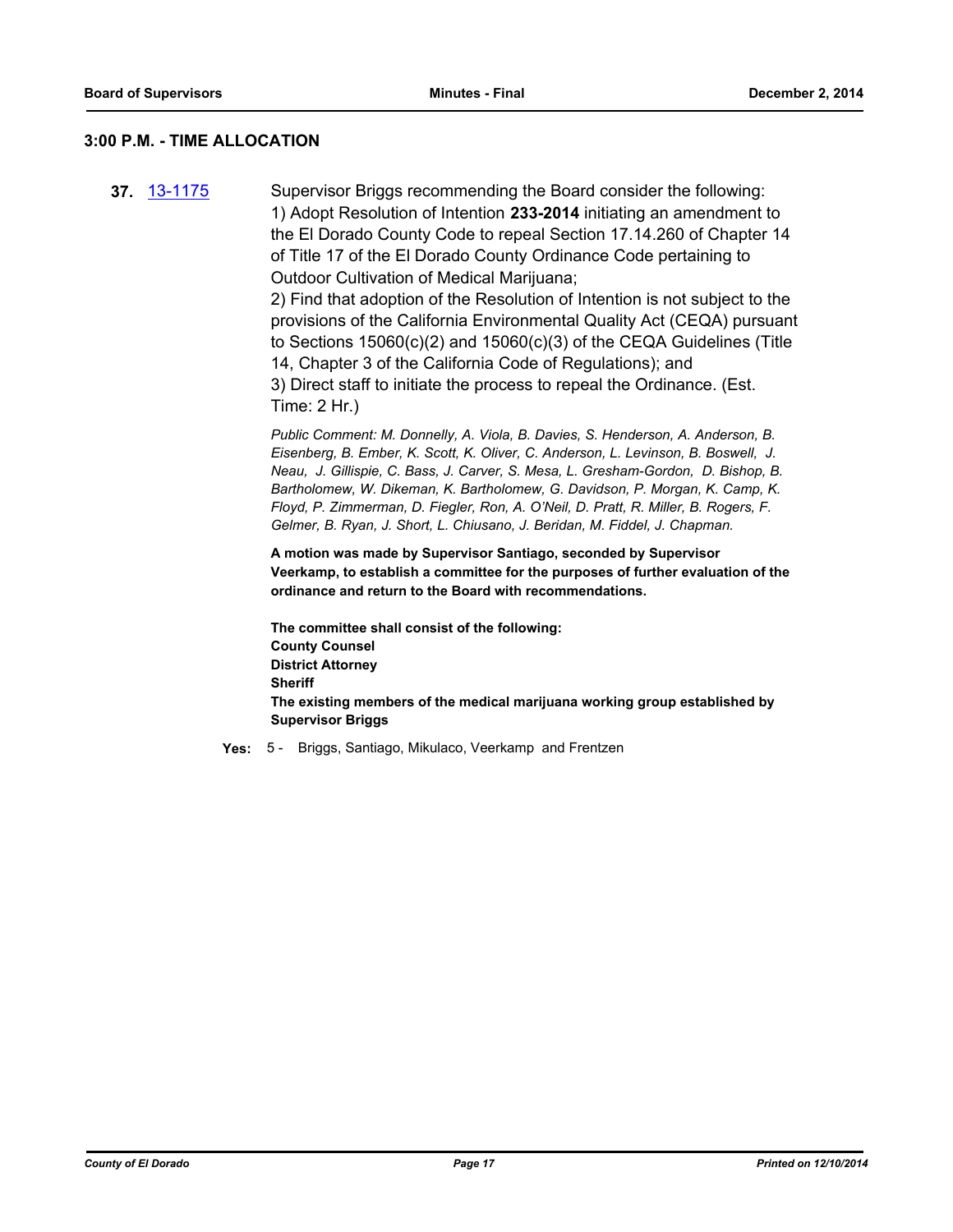#### **DEPARTMENT MATTERS**

**38.** [12-1483](http://eldorado.legistar.com/gateway.aspx?m=l&id=/matter.aspx?key=15787) Chief Administrative Office recommending the Board consider the following: 1) Exercise the Option Agreement for Exchange of Real Property of approximately 5.20 acres each for APNs 325-300-02 and 325-300-32 between the County and John V. Briggs on behalf of the Briggs Family Trust, to be effective December 18, 2014. This action is associated with the proposed future location of the New Placerville Courthouse (4/5 vote required); 2) Authorize staff to open a sixty (60) day escrow, commencing on December 19, 2014 per the terms of the Option Agreement; 3) Direct and authorize staff to determine that the contingencies are satisfied and to authorize the close of escrow. Staff is further authorized to extend on behalf of the County any deadlines or other time requirements of the Option Agreement; and 4) Authorize staff to prepare and the Chair to execute, upon satisfaction of the various contingencies in the Option Agreement, an appropriate grant deed to convey the County Property, a Certificate of Acceptance for the Option Property, and all other easements and documents as needed to facilitate the needs of the Optionor, the County, and the Judicial Council (Formerly Administrative Office of the Courts) and to consummate the transaction. (4/5 vote required)

*Public Comment: K. Payne, K. Smith, S. Taylor, J. Davenport, L. Parlin*

**A motion was made by Supervisor Veerkamp, seconded by Supervisor Santiago to Approve this matter.**

**Yes:** 4 - Santiago, Mikulaco, Veerkamp and Frentzen

**Recused:** 1 - Briggs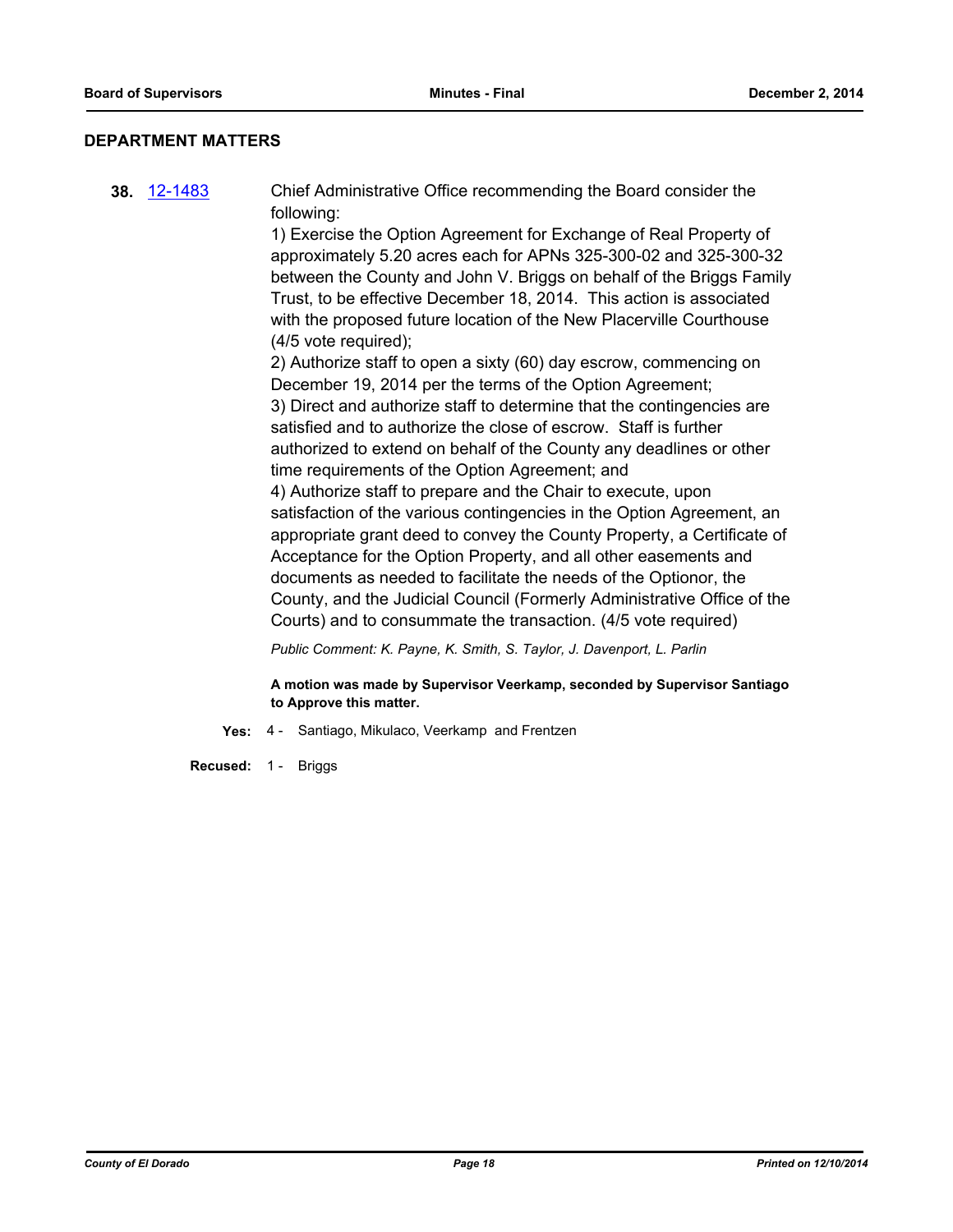**39.** [14-1586](http://eldorado.legistar.com/gateway.aspx?m=l&id=/matter.aspx?key=19073) Chief Administrative Office, Facilities Division and the Chief Probation Officer, recommending the Board consider the following: 1) Receive and file the El Dorado County Juvenile Hall Needs Assessment for the Placerville Juvenile Hall, prepared by Vanir Construction Management, Inc.;

2) Authorize the Chief Administrative Officer, or their designee, or Chief Probation Officer to submit an application to the Board of State and Community Corrections (BSCC) for Senate Bill 81, Round Two Local Youthful Offender Rehabilitative Facility (LYORF) Construction Funding Program; and

3) Adopt Resolution **231-2014**, as required by the BSCC funding application, providing authorizations and assurances as specified.

**FUNDING:** General Fund and State SB 81, Round Two LYORF Construction Funding.

**A motion was made by Supervisor Briggs, seconded by Supervisor Veerkamp to Approve this matter and Adopt Resolution 231-2014 to include in both the application and the Resolution the three identified sites. Those sites are as follows:**

**1) Existing Sheriff's Administration Center (when it is no longer occupied);**

- **2) County owned lands adjacent to the jail; or**
- **3) Land adjacent the new Sheriff's Administration Center.**
- **Yes:** 5 Briggs, Santiago, Mikulaco, Veerkamp and Frentzen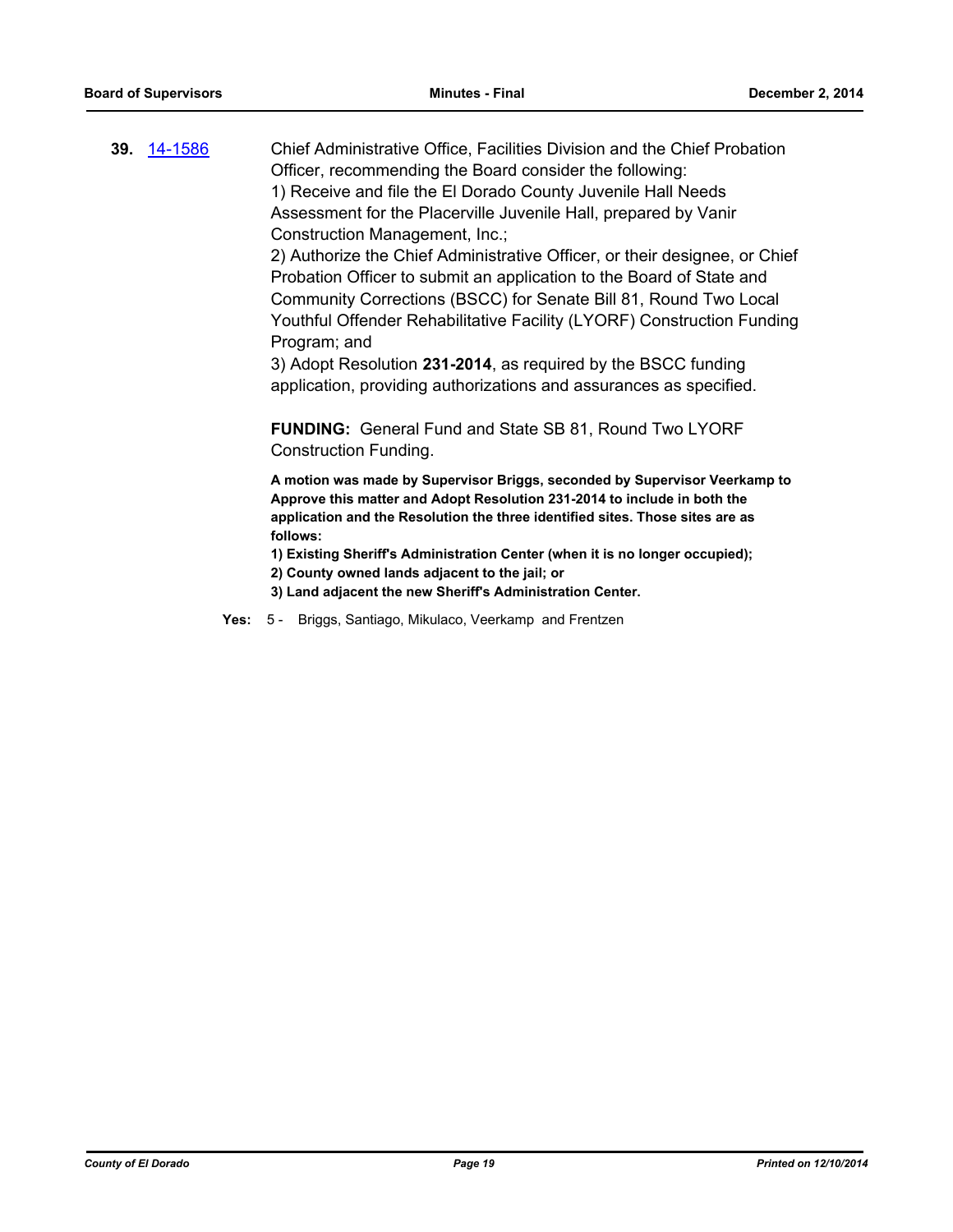| 40. 14-1320                      | Community Development Agency, Transportation Division,<br>recommending the Board take the following actions pertaining to the<br>Green Valley Road at Weber Creek - Bridge Replacement Project,<br>Contract No. PW 13-30685, CIP No. 77114, P&C No. 213-C1599:<br>1) Award the Construction Contract to the lowest responsive,<br>responsible bidder; said bidder to be determined after the bid opening<br>scheduled for November 12, 2014;<br>2) Approve and authorize the Chair to sign the Construction Contract,<br>subject to review and approval of the final Contract Documents by<br>County Counsel and Risk Management;<br>3) Authorize the Community Development Agency Director to sign an<br>Escrow Agreement, if requested by the Contractor and in accordance<br>with Public Contract Code Section 22300, for the purpose of holding<br>Contract retention funds; and<br>4) Authorize the Transportation Division Director to sign the Dispute<br>Resolution Advisor Agreement with the Contractor, the County, and the<br>Dispute Resolution Advisor for the purpose of assisting in the resolution |
|----------------------------------|---------------------------------------------------------------------------------------------------------------------------------------------------------------------------------------------------------------------------------------------------------------------------------------------------------------------------------------------------------------------------------------------------------------------------------------------------------------------------------------------------------------------------------------------------------------------------------------------------------------------------------------------------------------------------------------------------------------------------------------------------------------------------------------------------------------------------------------------------------------------------------------------------------------------------------------------------------------------------------------------------------------------------------------------------------------------------------------------------------------------|
|                                  | of disputes and/or potential claims. (Refer: 10/14/14, Item 17)                                                                                                                                                                                                                                                                                                                                                                                                                                                                                                                                                                                                                                                                                                                                                                                                                                                                                                                                                                                                                                                     |
|                                  | <b>FUNDING:</b> Highway Bridge Program and Regional Surface<br>Transportation Program Exchange Funds. (Federal Funds)                                                                                                                                                                                                                                                                                                                                                                                                                                                                                                                                                                                                                                                                                                                                                                                                                                                                                                                                                                                               |
|                                  | A motion was made by Supervisor Briggs, seconded by Supervisor Veerkamp to<br>Approve this matter.                                                                                                                                                                                                                                                                                                                                                                                                                                                                                                                                                                                                                                                                                                                                                                                                                                                                                                                                                                                                                  |
| Yes:                             | 5 - Briggs, Santiago, Mikulaco, Veerkamp and Frentzen                                                                                                                                                                                                                                                                                                                                                                                                                                                                                                                                                                                                                                                                                                                                                                                                                                                                                                                                                                                                                                                               |
| 41. 14-1425                      | Supervisor Briggs recommending the Board consider the following:<br>1) A request submitted by the American Legion Post 119 to adopt a<br>county ordinance to allow "Remote Caller Bingo" games to be<br>conducted in the County of El Dorado; and<br>2) Direct County Counsel to:<br>a) Work with affected departments to determine the impact of a new<br>ordinance, or amendments to County Ordinance Chapter 5.20, that<br>would authorize and regulate the operation of Remote Caller Bingo<br>games in the County of El Dorado; and<br>b) Return to the Board with a report that contains the information per<br>the procedure set forth in Board of Supervisors Policy A-3, and if                                                                                                                                                                                                                                                                                                                                                                                                                            |
|                                  | directed, a draft ordinance, for the Board's consideration.                                                                                                                                                                                                                                                                                                                                                                                                                                                                                                                                                                                                                                                                                                                                                                                                                                                                                                                                                                                                                                                         |
| <b>ITEMS TO/FROM SUPERVISORS</b> | This matter was Approved on the Consent Calendar.                                                                                                                                                                                                                                                                                                                                                                                                                                                                                                                                                                                                                                                                                                                                                                                                                                                                                                                                                                                                                                                                   |
|                                  |                                                                                                                                                                                                                                                                                                                                                                                                                                                                                                                                                                                                                                                                                                                                                                                                                                                                                                                                                                                                                                                                                                                     |
|                                  | Supervisor Briggs commented on the successful tour of the King Fire area with<br>members of the State Legislature on November 19, 2014. Thanks to El Dorado<br>Transit for providing bus services for this event and thanks to the Board for<br>authorizing payment for same.                                                                                                                                                                                                                                                                                                                                                                                                                                                                                                                                                                                                                                                                                                                                                                                                                                       |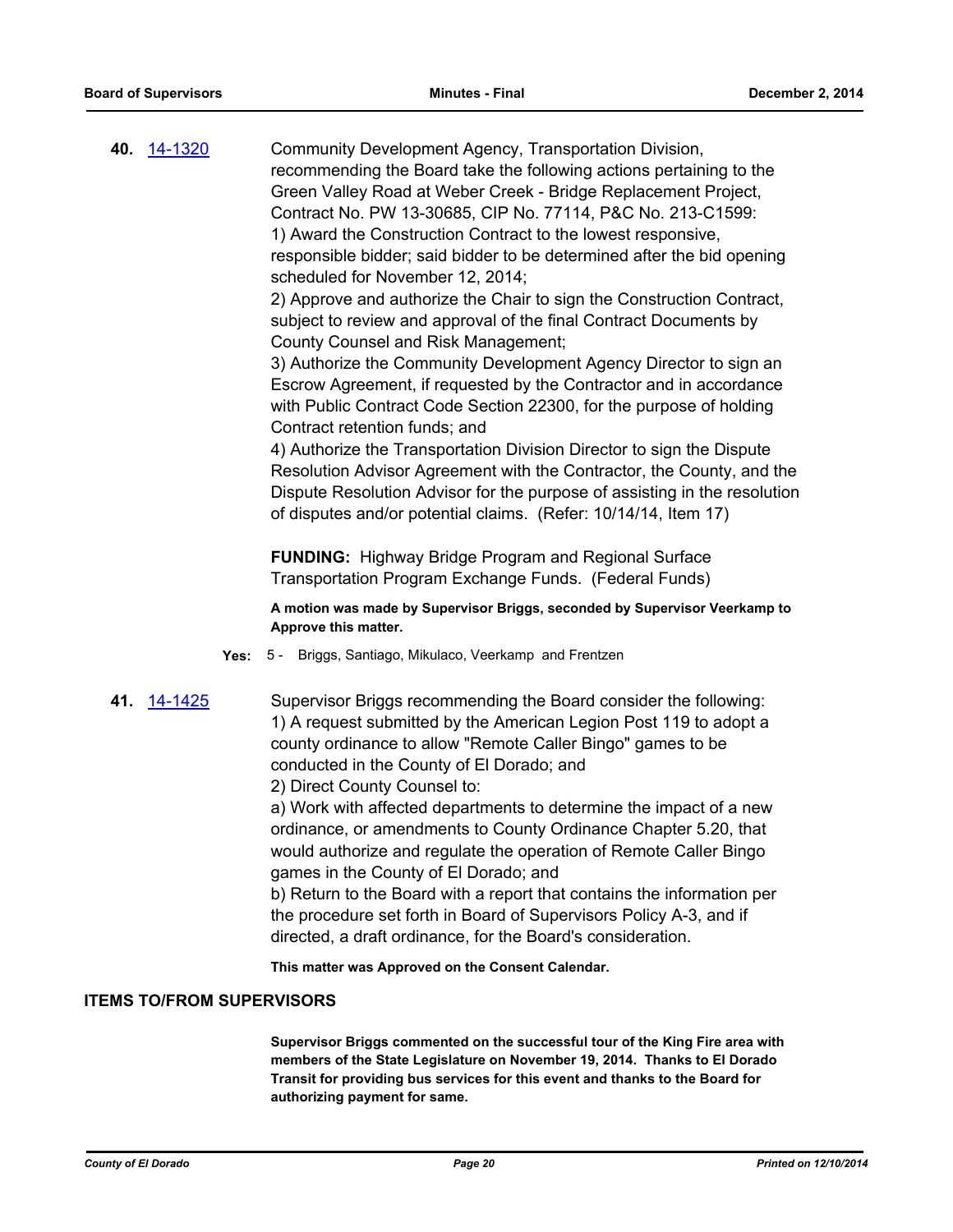## **ADJOURNED AT 7:36 P.M. in honor of Stan Paolini**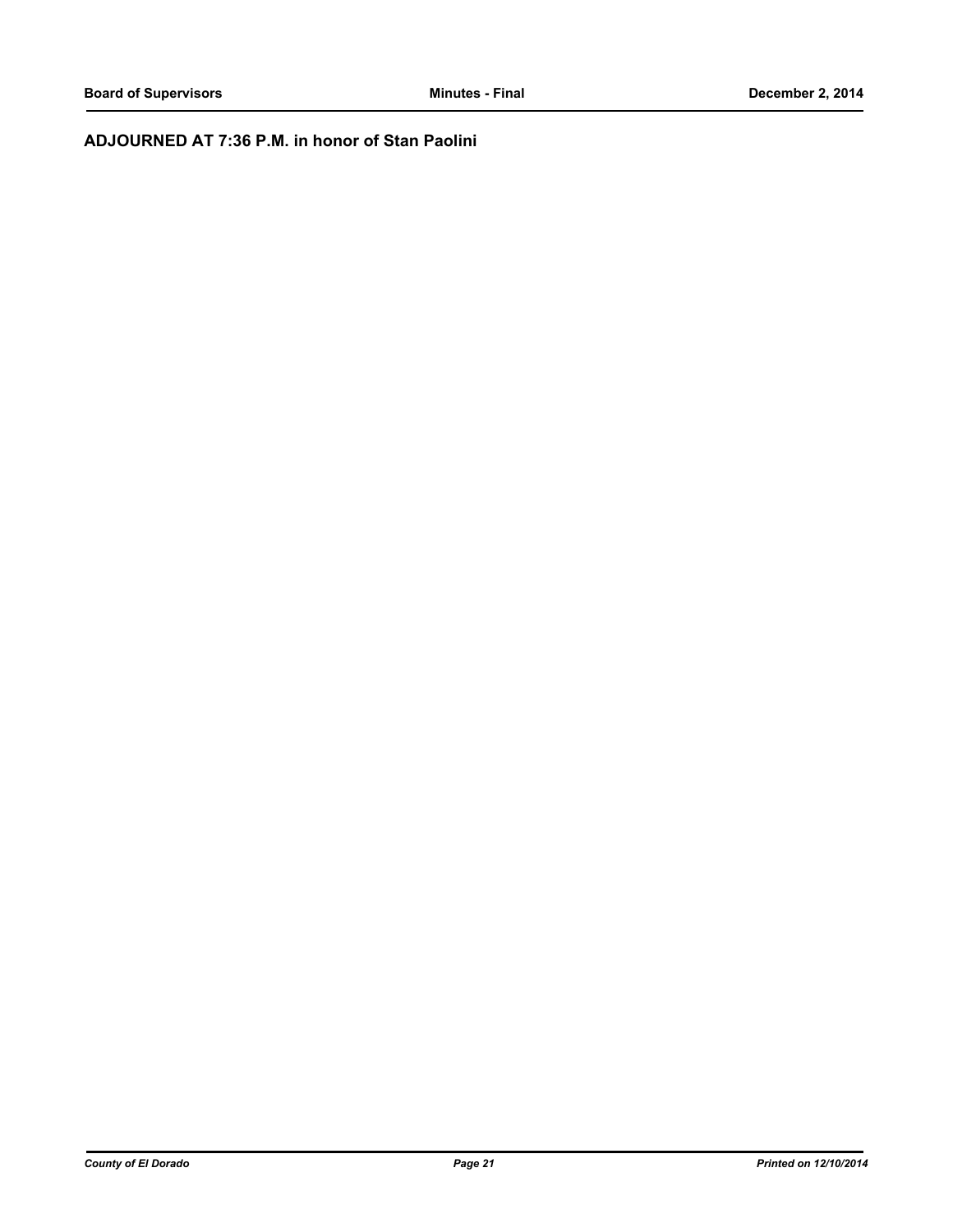## **CLOSED SESSION**

**42.** [14-1560](http://eldorado.legistar.com/gateway.aspx?m=l&id=/matter.aspx?key=19047) **Pursuant to Government Code Section 54957.6 - Conference with Labor Negotiator**: County Negotiator: Jack Hughes of Liebert, Cassidy, Whitmore; Director of Health and Human Services Agency and/or designee. Non-employee organization: In-Home Supportive Services. (Est. Time: 30 Min.)

**No Action Reported. All five Supervisors participated.**

**43.** [14-1511](http://eldorado.legistar.com/gateway.aspx?m=l&id=/matter.aspx?key=18997) **Pursuant to Government Code Section 54957.6 - Conference with Labor Negotiator:** County Negotiator: Director of Human Resources and/or designee.

Employee Organization: Deputy Sheriffs' Association representing employees in the Law Enforcement Unit; and El Dorado County Law Enforcement Managers' Association. (Est. Time: 15 Min.)

**No Action Reported. All five Supervisors participated.**

**44.** [14-1575](http://eldorado.legistar.com/gateway.aspx?m=l&id=/matter.aspx?key=19062) **Pursuant to Government Code Section 54957.6 - Conference with Labor Negotiator:** County Negotiator: Director of Human Resources and/or designee.

> Employee Organization: El Dorado County Employees' Association Local No. 1; Operating Engineers Local Union No. 3 representing employees in the Corrections, Probation and Trades and Crafts Bargaining Units; Deputy Sheriffs' Association representing employees in the Law Enforcement Unit; El Dorado County Managers' Association; El Dorado County Deputy County Counsel Association; El Dorado County Criminal Attorneys' Association; El Dorado County Law Enforcement Managers' Association; and Unrepresented Management. (Est. Time: 10 Min.)

**This matter was Continued to December 9, 2014.**

**45.** [14-1570](http://eldorado.legistar.com/gateway.aspx?m=l&id=/matter.aspx?key=19057) **Pursuant to Government Code Section 54957 - Conference with Labor Negotiator**: County Negotiator: Director of Human Resources and/or designee. Update Board on Section 504 of El Dorado County Charter with regard to LEMA and DSA Bargaining Units. (Est. Time: 15 Min.)

**This matter was Continued to December 9, 2014.**